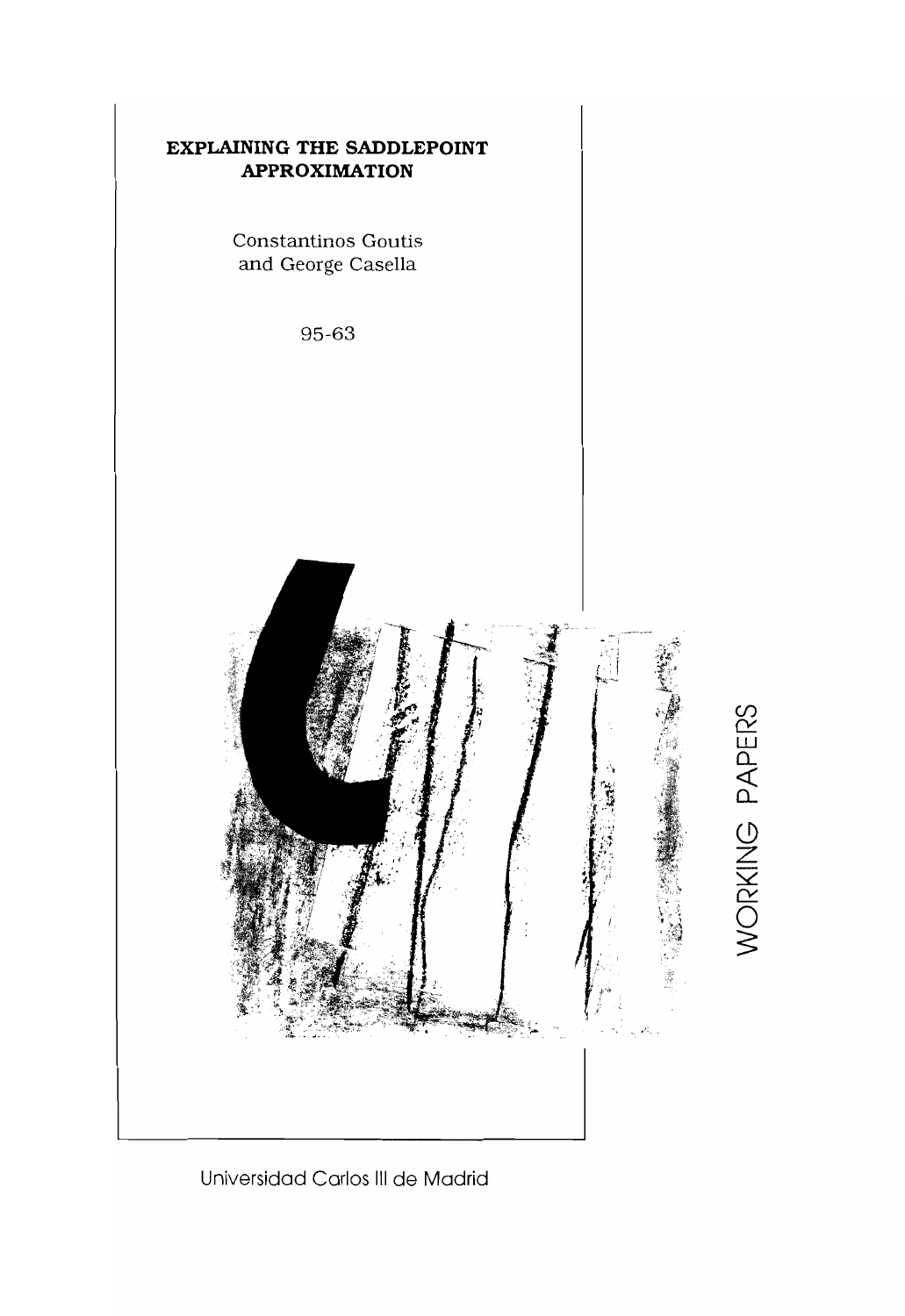Working Paper 95-63 Statistics and Econometrics Series 27 December 1995

Departamento de Estadfstica y Econometrfa Universidad Carlos III de Madrid Calle Madrid 126 28903 Getafe (Spain) Fax (341) 624-9849

#### EXPLAINING THE SADDLEPOINT APPROXIMATION

Constantinos Goutis and George Casella\*

 $\Delta$  bstract

Saddlepoint approximations are powerful tools for obtaining accurate expressions for densities and distribution functions. \Ve give an elementary motivation and explanation of saddlepoint approximation techniques, stressing the connection with the familiar Taylor series expansions and the Laplace approximation of integrals. Saddlepoint methods are applied to the convolution of simple densities and, using the Fourier inversion formula, the saddlepoint approximation to the density of a random variable is derived. We then apply the method to densities of sample means of iid random variables, and also demonstrate the technique for approximating the density of a maximum likelihood estimator in exponential families.

Key words and phrases : Laplace method, maximum likelihood estimators, moment generating functions, Taylor series.

\* Goutis, Departamento de Estadfstica y Econometrfa, Universidad Carlos III de Madrid, tel. (341) 624-9852, e-mail: *costas@est-econ.uc3m.es;* Casella, Biometrics Unit, Cornell University, Ithaca NY 14853, USA. The second author's research was supported by NSF Grant DMS 9305547. We would like to thank Luis Tenorio for useful discussions.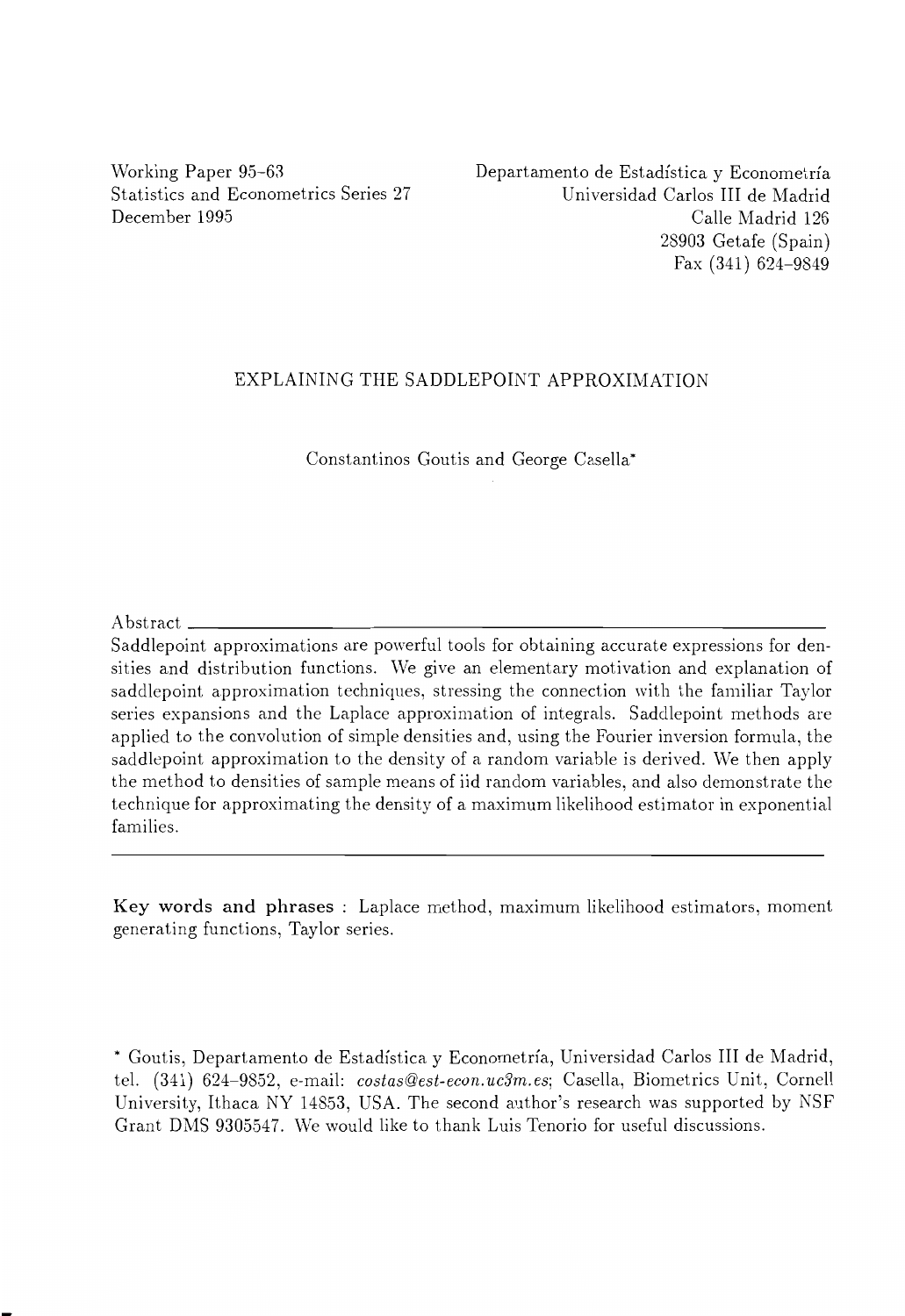# **1 Introduction**

The saddlepoint approximation has been a valuable tool in asymptotic analysis. Various techniques of accurate approximations, relying on it in one or another way, have been developed since the seminal paper by Daniels (1954). Reid (1988, 1991) gives a comprehensive review of the applications and a broad coverage of the relevant literature.

Typically, derivations and implementations of saddlepoint approximations rely on tools such as exponential tilting, Edgeworth expansions, Hermite polynomials, complex integration and other advanced notions. Although these are important tools for researchers in the area, they tend to obscure the basic underlying premise of the saddlepoint approximation. A goal of this paper is to give an elementary motivation of the technique, stressing the familiar Taylor series expansions. At the beginning we will somewhat ignore the statistical applications, because saddlepoint approximations are general techniques, and quite often reference to random variables and distributions can be more confusing than illuminating. However, once the approximation is developed we will examine some statistical applications.

Throughout the paper, we assume that the functions are as regular as needed. In other words, when we write a derivative or an integral, we assume that they exist. In order to keep the technical level reasonable, we avoid any rigorous asymptotic analysis. Instead, we hint at the quality of the various expansions. Furthermore, we develop the methods in the univariate case. This is almost without loss of generality as the multivariate case is essentially the same but with a somewhat more complicated notation.

In Section 2 we develop the saddlepoint approximation from the point of Taylor series and Laplace approximations, and give some examples. Section 3 is an attempt to explain the original derivation of the saddlepoint, which has its roots in Fourier transforms and complex analysis. Those unwilling to wade through these derivations need only look at formulas (3.10), (3.14) and (3.15), which give the formulas for the density approximations for the sum, and for the MLE in exponential families. Section 4 contains a short discussion.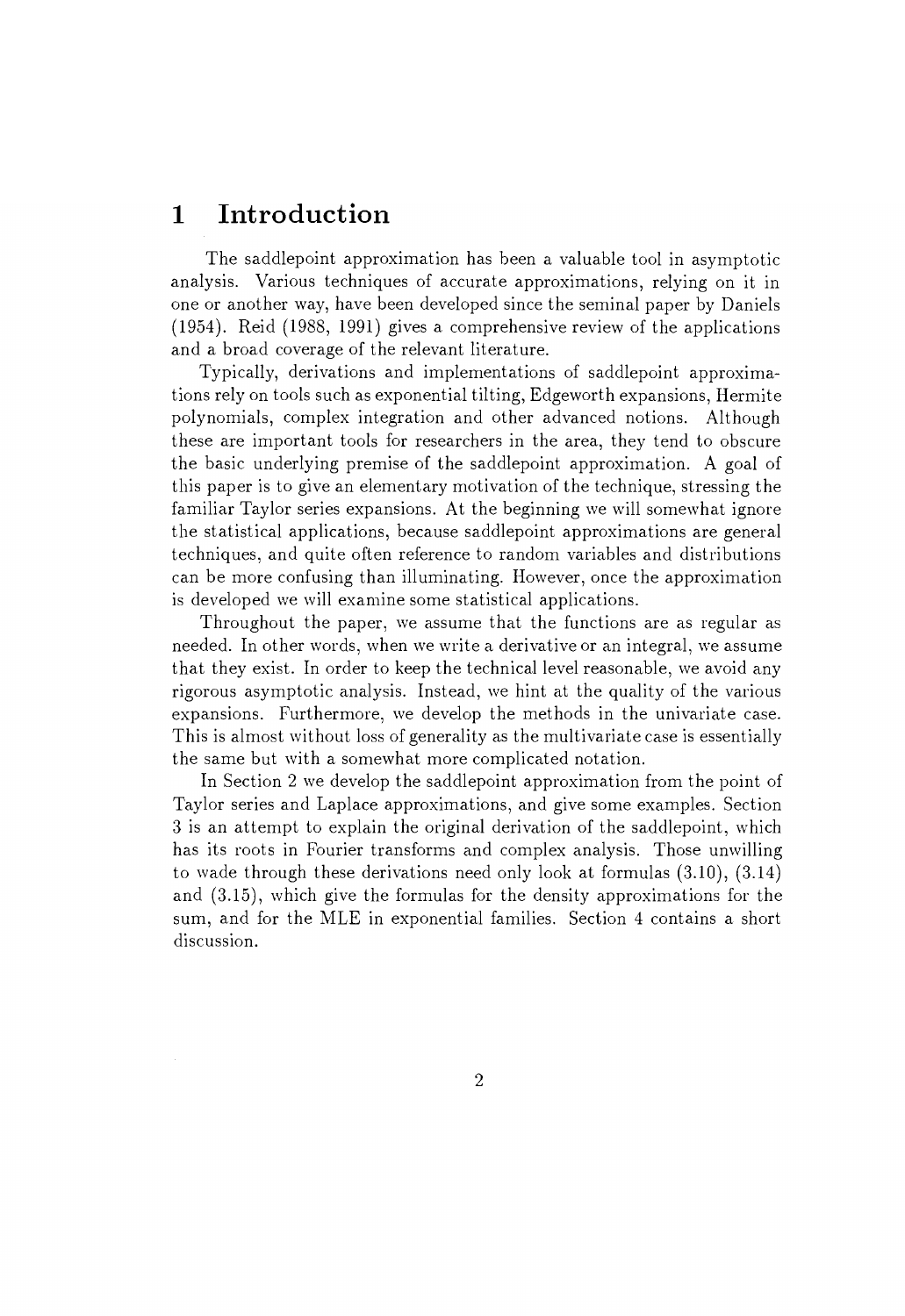## **2 Various Expansions**

The saddlepoint approximation arises from a natural sequence of approximations that become progressively more local. In this section we first follow a path that leads to the saddlepoint, then look at some examples.

### **2.1 From Taylor Series to Saddlepoints**

Consider a positive function  $f(x)$  and suppose that we would like to approximate its value at some point  $x_0$ . Perhaps the simplest way to do it is to use the first few terms of its Taylor series expansion. We will use that idea, but not for  $f(x)$  itself but for  $h(x) \equiv \log f(x)$ . Writing  $f(x) = \exp h(x)$  and choosing  $x_0$  as the point to expand around, we obtain

(2.1) 
$$
f(x) \approx \exp\left\{h(x_0) + (x - x_0)h'(x_0) + \frac{(x - x_0)^2}{2}h''(x_0)\right\}.
$$

The above approximation simplifies if we choose  $x_0 = \hat{x}$ , where  $h'(\hat{x}) = 0$ . The second term disappears and we have

(2.2) 
$$
f(x) \approx \exp\left\{h(\hat{x}) + \frac{(x-\hat{x})^2}{2}h''(\hat{x})\right\}.
$$

Equality (2.2) will be exact if  $h(x)$  is a quadratic function. If not, obviously for an x far from  $\hat{x}$ , the omitted terms of order  $(x - \hat{x})^3$  and higher will be important and the approximation will not be good.

The approximation (2.2) can be useful in its own right, but it can also be used for computing integrals of positive functions, such as  $\int f(x)dx$ . Expanding the integrand as in  $(2.2)$ , we obtain

(2.3) 
$$
\int f(x)dx \approx \int \exp\left\{h(\hat{x}) + \frac{(x-\hat{x})^2}{2}h''(\hat{x})\right\} dx.
$$

If  $\hat{x}$  is a maximum,  $h''(\hat{x})$  is negative and the right side of (2.3) can be explicitly computed by recognizing that the kernel of the integral is the same as the kernel of a normal density with mean  $\hat{x}$  and variance  $-1/h''(\hat{x})$ . Hence

(2.4) 
$$
\int f(x) dx \approx \exp\{h(\hat{x})\} \left(-\frac{2\pi}{h''(\hat{x})}\right)^{1/2}.
$$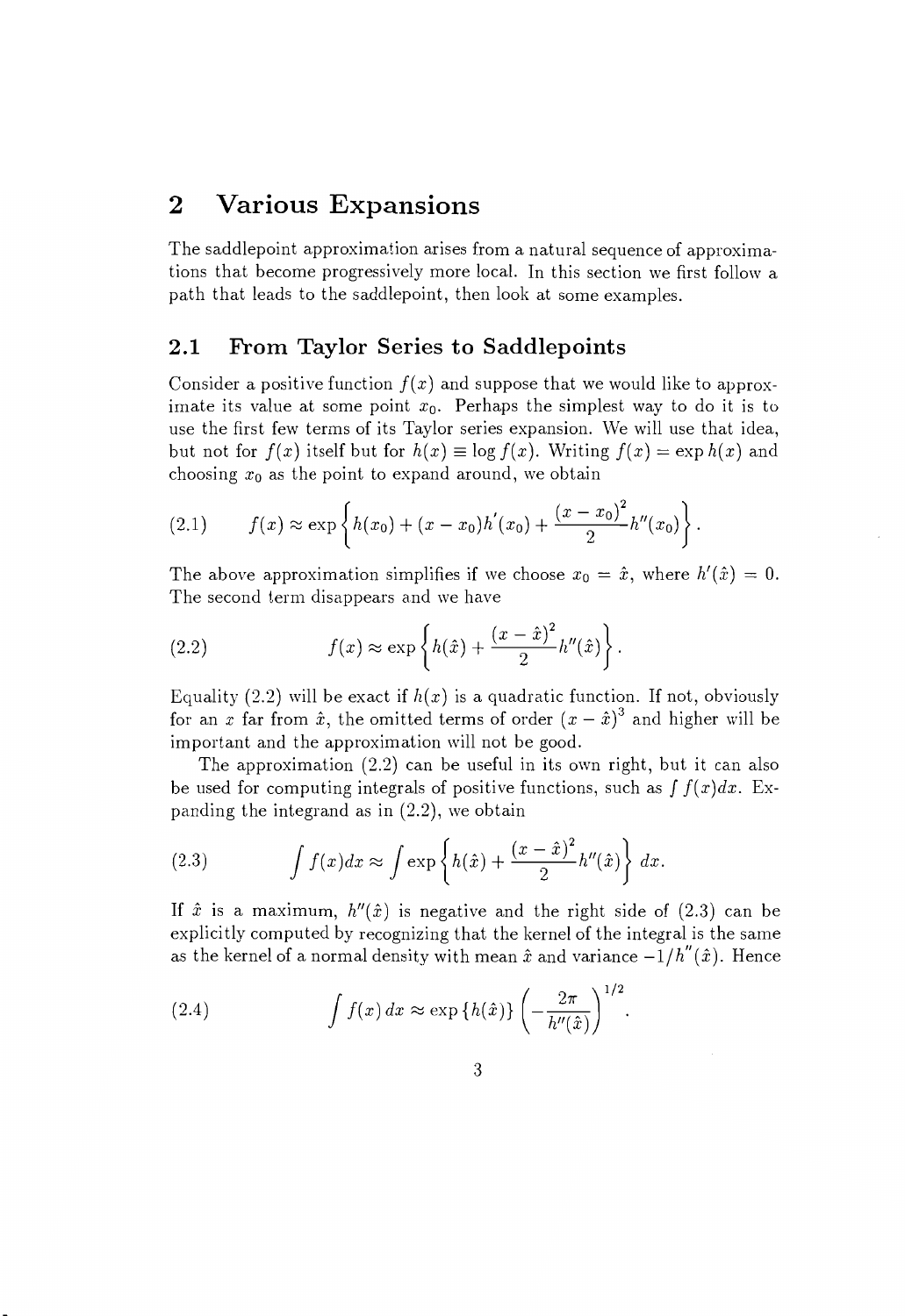The above technique is called the *Laplace approximation,* and as its name suggests, it has been known for ages. It implicitly requires that the integral is computed over the whole line, but it may be sufficiently accurate as long as the mass of the approximating function is within the limits of the integration.

The next, perhaps most natural step is to combine the two methods (2.2) and (2.4), that is, to try to approximate a function by a Laplace type approximation of an integral. We first write the function  $f$  as

(2.5) 
$$
f(x) = \int m(x, t) dt,
$$

for some positive  $m(x, t)$ . This is always possible, by considering for example  $m(x, t) = f(x)m_0(t)$ , where  $m_0(t)$  is a function integrating to one, but the latter representation is not particularly useful or illuminating. (We will later see a number of cases where the representation (2.5) arises fairly naturally.)

By defining  $k(x, t) = \log m(x, t)$  we consider the Laplace approximation of the integral of  $\exp k(x, t)$  with respect to the second variable *t*. For any fixed *x,* we write

$$
(2.6) \t f(x) \approx \int \exp\left\{k(x,\hat{t}(x)) + \frac{\left(t - \hat{t}(x)\right)^2}{2} \frac{\partial^2 k(x,t)}{\partial t^2}\Big|_{\hat{t}(x)}\right\} dt
$$

(2.7) = 
$$
\exp \left\{ k(x, \hat{t}(x)) \right\} \left( -\frac{2\pi}{\frac{\partial^2 k(x,t)}{\partial t^2} \Big|_{\hat{t}(x)}} \right)^{1/2}
$$

where, for each *x*,  $\hat{t}(x)$  satisfies  $\partial k(x, t)/\partial t = 0$  and  $\partial^2 k(x, t)/\partial t^2 < 0$ , and hence maximizes *k(x, t).* Equation (2.7) is a *saddlepoint approximation* of  $f(x)$ , and  $f(x)$  is the *saddlepoint*.

**In** the above expressions, the notation makes it explicit that the maximum  $\hat{t}$  depends on x. In that sense,  $(2.7)$  is a set of integrated Taylor expansions, one for each  $x$ , as opposed to  $(2.2)$  which is a single series around  $\hat{x}$ . One can hope that, in general, this fact should make the approximation (2.7) more accurate than (2.2). However, there is a price to be paid: if we want the values of  $f(x)$  at various points x, we must compute  $\hat{t}(x)$ ,  $k(x, \hat{t}(x))$  and  $\frac{\partial^2 k(x,t)}{\partial t^2}$  each time afresh.

It is clear that  $(2.6)$  will be exact if  $k(x, t)$  is a quadratic function of t for each x, but, as we will see, there are other cases where the approximation is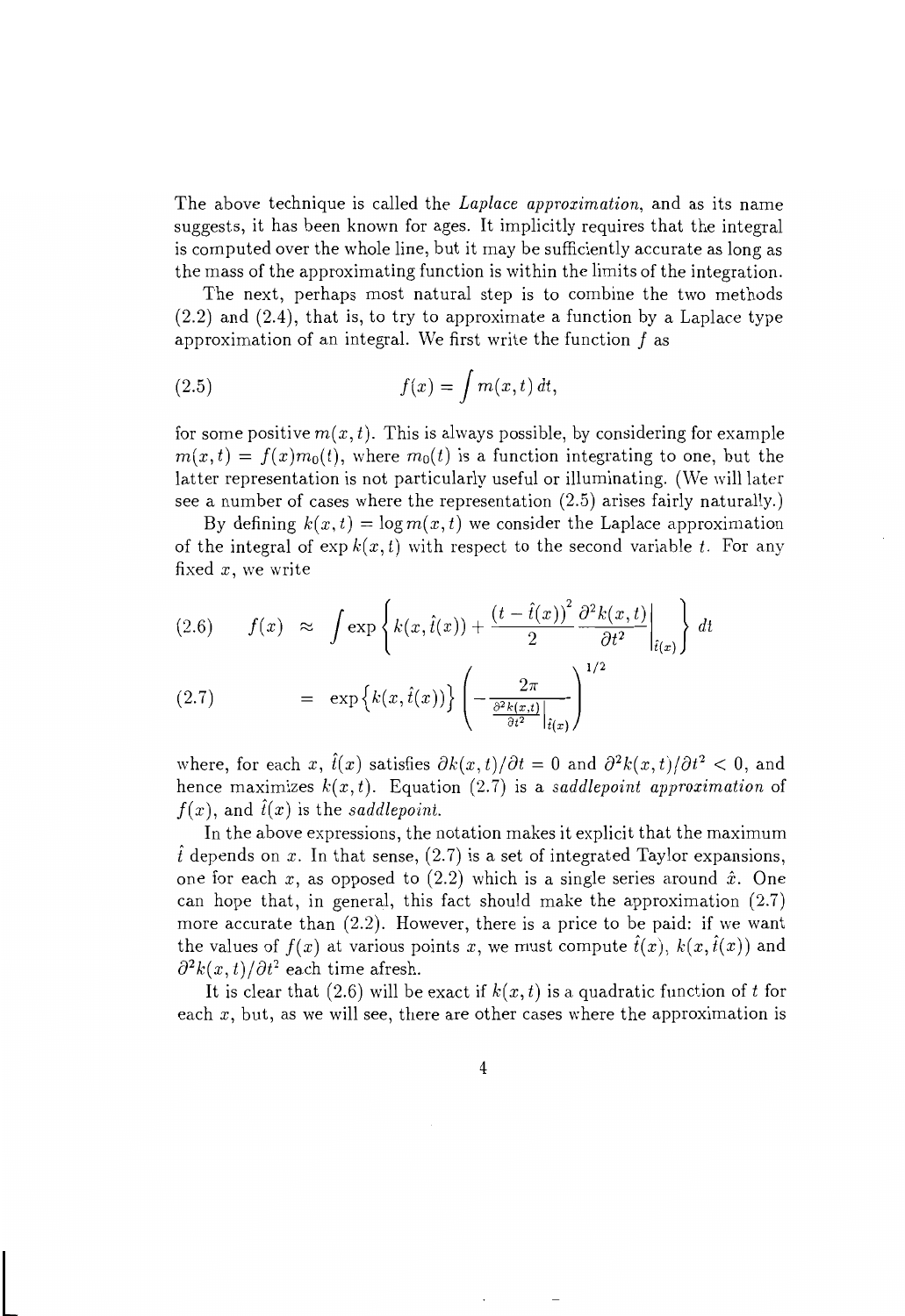also exact. However, the choice of the form of  $k(x, t)$  is usually a function of other considerations. Furthermore, it is worth noting that the accuracy of  $(2.7)$  depends on the value of x where we want to approximate  $f(x)$  because, in general, the omitted third and higher order derivatives with respect to  $t$ depend on *x.* 

• ii

,

### **2.2 Convolutions**

We illustrate the above approximations by deriving the distribution of the sum of two random variables by approximating the convolution integral.

**Example: Gamma Distribution.** We first look at a simple, somewhat artificial example. Suppose that the function we wish to approximate is a gamma density with shape parameter equal to  $2\alpha$ , (with  $\alpha > 1$ ) and scale parameter equal to 1, that is,

(2.8) 
$$
f(x) = \frac{1}{\Gamma(2\alpha)} x^{2\alpha - 1} \exp(-x)
$$

for positive *x.* The Taylor series approximation is obtained by applying (2.2). The maximum is achieved at  $\hat{x} = 2\alpha - 1$  and the second derivative of the logarithm of (2.8) evaluated at  $\hat{x}$  is equal to  $-1/(2\alpha -1)$ . Hence

$$
(2.9) \ \ f(x) \approx \frac{1}{\Gamma(2\alpha)} \exp\left\{ (2\alpha - 1) \left[ \log(2\alpha - 1) - 1 \right] - \frac{(x - 2\alpha + 1)^2}{2(2\alpha - 1)} \right\}
$$

Recalling that  $f(x)$  is actually a density function, we can *renormalize* the approximation by calculating the constant of the right side of (2.9) so that  $\int f(x) dx = 1$ . Doing this, we obtain

(2.10) 
$$
f(x) \approx \frac{1}{\left[2\pi(2\alpha - 1)\right]^{1/2}} \exp\left\{-\frac{(x - 2\alpha + 1)^2}{2(2\alpha - 1)}\right\},\,
$$

a normal density with mean and variance both equal to  $2\alpha - 1$ .

We can probably write  $f(x)$  in the form  $(2.5)$  in several ways, but a simple one is motivated from elementary distribution theory. We know that the sum of two independent  $\Gamma(\alpha, 1)$  random variables is another  $\Gamma(2\alpha, 1)$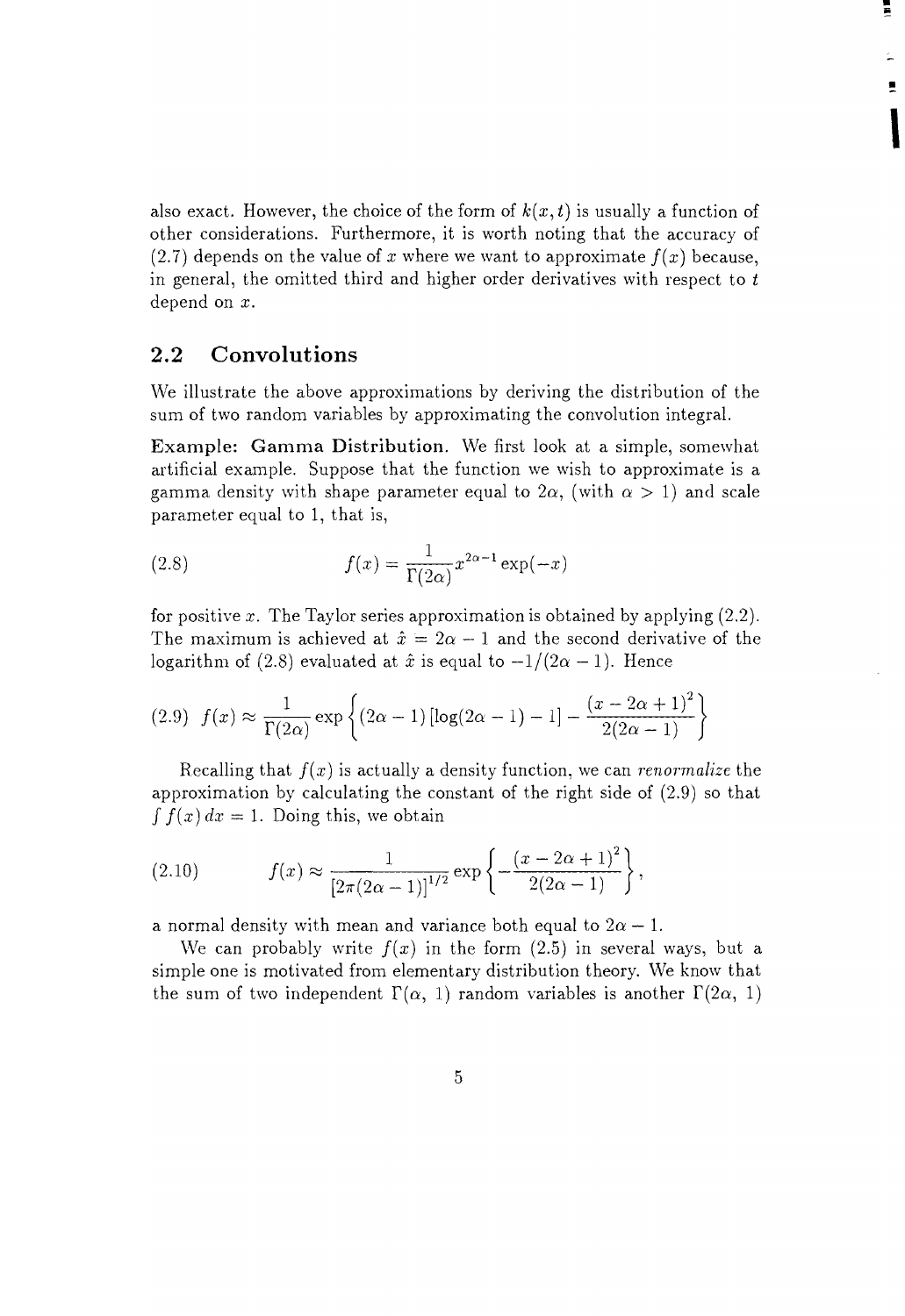random variable, so if  $q(.)$  is the  $\Gamma(\alpha, 1)$  density then  $f(x)$  is a convolution of the form

$$
f(x) = \int_0^x g(x-y)g(y) dy,
$$
  
\n
$$
= \frac{\exp(-x)}{\Gamma(\alpha)^2} \int_0^x (x-y)^{\alpha-1} y^{\alpha-1} dy
$$
  
\n(2.11) 
$$
= \frac{\exp(-x)}{\Gamma(\alpha)^2} \int_0^x \exp\left\{(\alpha-1) \left[\log(x-y) + \log y\right]\right\} dy.
$$

The exponent in the integrand is maximized for  $y = x/2$  and its second derivative with respect to *y* is equal to  $-(\alpha-1)\{(x-y)^{-2}+y^{-2}\}$ . Applying (2.7) we obtain

(2.12) 
$$
\int \exp \left\{ (\alpha - 1) \left[ \log(x - y) + \log y \right] \right\} dy \approx \left( \frac{\pi}{\alpha - 1} \right)^{1/2} \frac{x^{2\alpha - 1}}{2^{2\alpha}}.
$$

Substituting in (2.11), we see that the kernel of the approximating function is a gamma density with a shape parameter equal to  $2\alpha - 1$  and scale parameter equal to one. Thus, if we renormalize it so that it integrates to one we obtain the  $\Gamma(2\alpha, 1)$  density exactly. This is one of the three cases where the saddlepoint approximation (to the density of a sample mean or sum) is exact. The other two cases are the normal and the inverse Gaussian distributions (see Daniels 1980).

It is interesting to note that the convolution formula (2.11) can be solved for the saddleppoint in some generality. If we write

$$
k(x, y) = \log[g(x - y)g(y)] = \log[g(x - y)] + \log[g(y)],
$$

then under mild regularity conditions,  $\partial k(x, y)/\partial y$  has a zero at  $y = x/2$ , and we can apply the convolution formula somewhat straightforwardly to other densities.

**Example: Student's t distribution.** Let X be a random variable with a Student's t distribution with  $\nu$  degrees of freedom  $(X \sim t_{\nu})$ . Then X has density

$$
f(x) = C_{\nu} \frac{1}{\left(1 + x^2/\nu\right)^{\frac{\nu+1}{2}}}, \text{ where } C_{\nu} = \frac{\Gamma\left(\frac{\nu+1}{2}\right)}{\Gamma\left(\frac{\nu}{2}\right)\sqrt{\nu\pi}}.
$$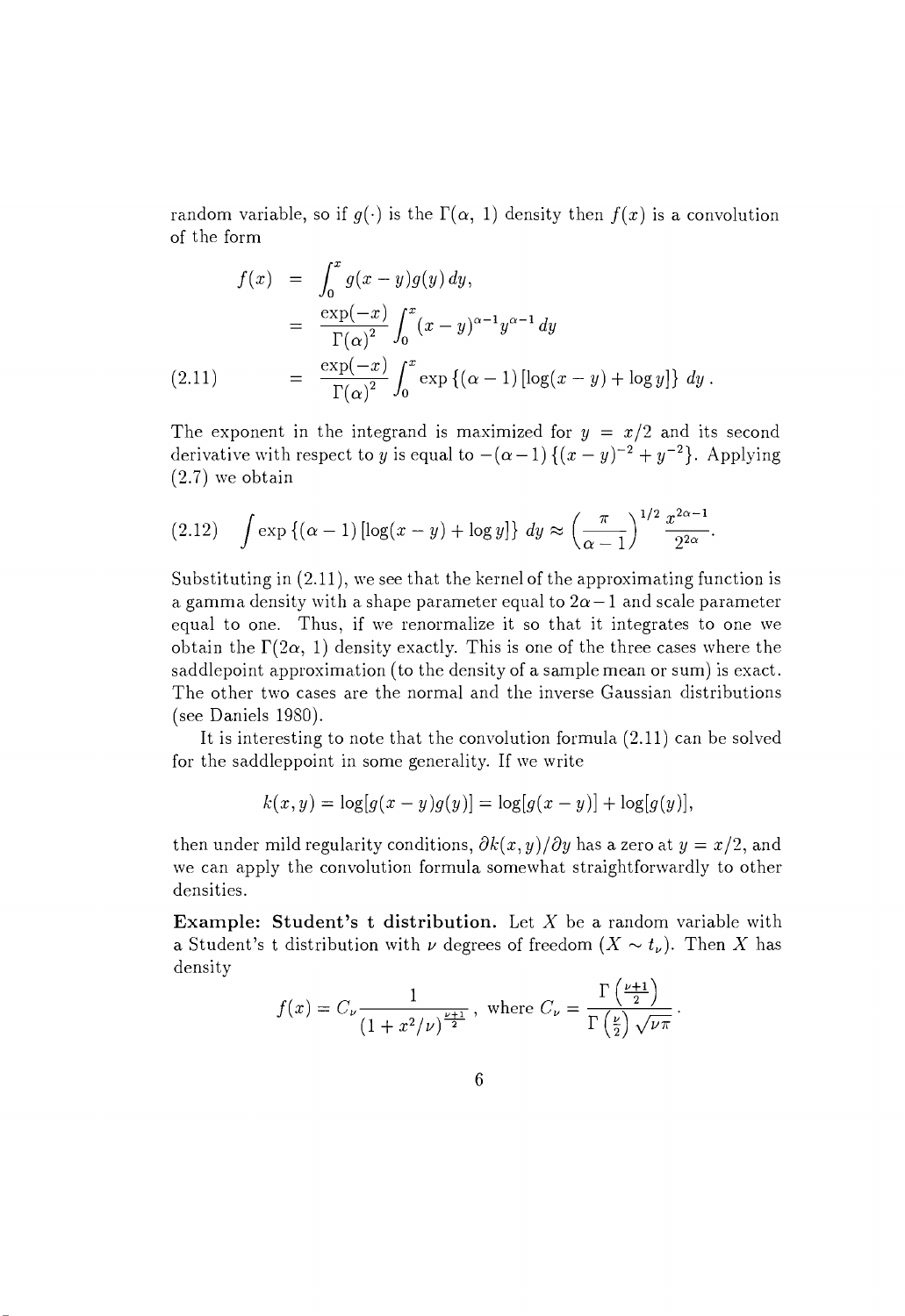To obtain the density of the sum  $T = X_1 + X_2$ , where  $X_1$  and  $X_2$  are independent  $t_{\nu}$  random variables, we use  $(2.11)$  and find the zeros of

$$
k(x,y) = \log (1 + (x - y)^2 / \nu) + \log (1 + y^2 / \nu).
$$

The three solutions of  $\partial k(x, y)/\partial y = 0$  are  $y = x/2$  and  $y = (x \pm \sqrt{x^2 - 4\nu})/2$ . For  $x^2 < 4\nu$  the last two roots are complex, and  $\hat{y} = x/2$  is the saddlepoint. Applying (2.7) we obtain the saddlepoint approximation to the distribution of T as

(2.13) 
$$
f_T(x) \approx C_{\nu}^2 \sqrt{2\pi \nu} \left[ \frac{4\nu}{x^2 + 4\nu} \right]^{\nu} \left[ \frac{1}{4\nu - x^2} \right]^{1/2}
$$

To evaluate the approximation, we compare it to the *exact* density of T for  $\nu = 9^1$ , which is

$$
(2.14) f_T(x) = \frac{C_{\nu}^2 5\pi \sqrt{9}}{64} \frac{622336 + 56576 \frac{x^2}{9} + 48496 \frac{x^4}{9^2} + 272 \frac{x^6}{9^3} + 7 \frac{x^8}{9^4}}{(x^2/9 + 4)^9}.
$$

Figure 2.2 compares the saddlepoint approximation, and the renormalized saddlepoint approximation, with the exact density. The agreement is quite good.

### **2.3 Approximating Marginals**

Another application of the saddlepoint approximation arises quite naturally in the calculation of marginal densities. For example, if  $(X, Y) \sim f(x, y)$ , then by a direct application of  $(2.7)$  the marginal density of X,  $f_X(x)$  can be approximated by

(2.15) 
$$
f_X(x) = \int f(x, y) dy
$$

$$
\approx \sqrt{2\pi} f(x, \hat{y}) \left( \frac{\partial^2 \log f(x, y)}{\partial y^2} \Big|_{\hat{y}} \right)^{-1/2}
$$

where  $\hat{y} = \hat{y}(x)$  satisfies  $\partial \log f(x, y)/\partial y = 0$  and is a local maximum. It is easy to see that by repeating the saddlepoint approximation, we can also marginalize higher dimensional densities.

<sup>&</sup>lt;sup>1</sup>The exact density of the sum of two iid  $t_{\nu}$  random variables was found with Roger Berger during a fit of *Mathematica-induced* frenzy.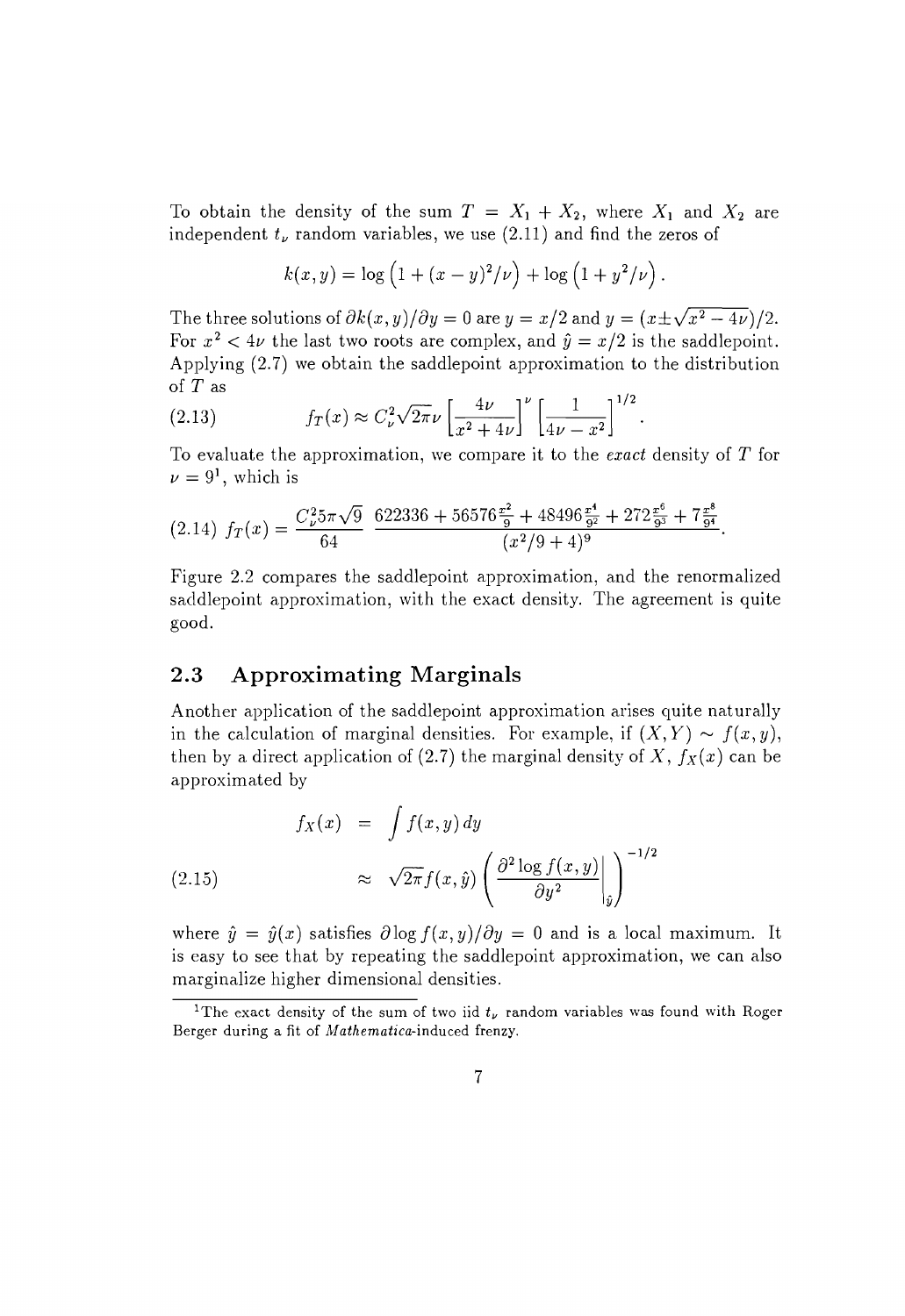

Figure 2.1: Exact density of a  $t_9$  (solid line) together with the saddlepoint approximation (short dashes) and renormalized saddlepoint approximation (long dashes). The two saddlepoint approximations are virtually the same with the exception of the middle region, where the renormalized one is better.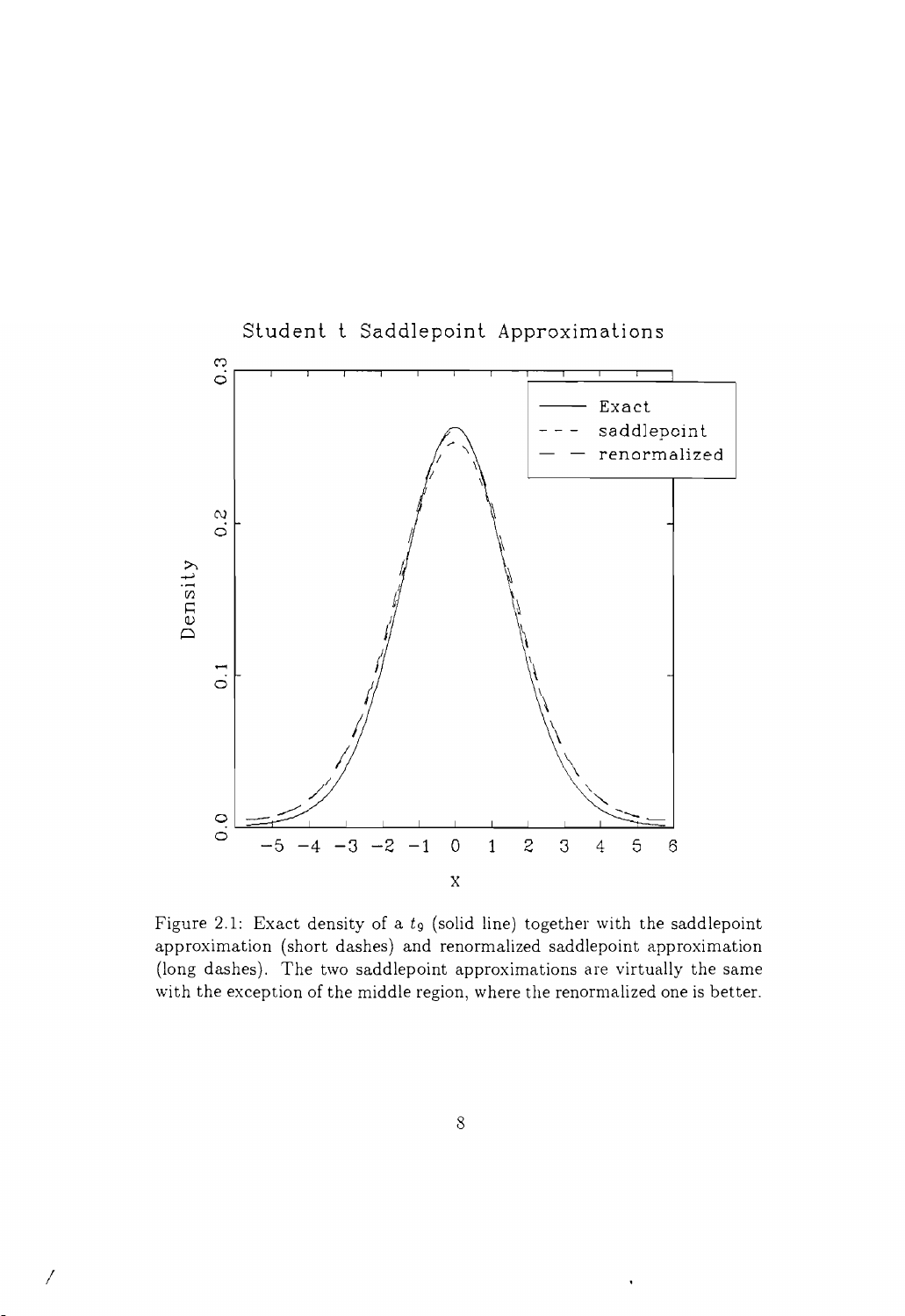Formula (2.15) can also be applied to marginal likelihoods, a desirable enterprise in the presence of nuisance parameters. Given a likelihood function  $L(\theta, \lambda | \mathbf{x})$ , where  $\theta$  is the parameter of interest,  $\lambda$  is a nuisance parameter, and **x** is the data, a marginal likelihood  $L_M$  for  $\theta$  is obtained by integrating out  $\lambda$ . This again puts us in the situation of a saddlepoint approximation and, similar to (2.15) we can write

$$
L_M(\theta|\mathbf{x}) = \int L(\theta, \lambda|\mathbf{x}) d\lambda
$$
  
(2.16) 
$$
\approx L(\theta, \hat{\lambda}|\mathbf{x}) \left( \frac{\partial^2 \log L(\theta, \lambda|\mathbf{x})}{\partial \lambda^2} \Big|_{\hat{\lambda}} \right)^{-1/2}.
$$

This approximation is the Cox and Reid (1987) *approximate conditional likelilwod,* and can be considered a version of the famous *modified profile likelihood* of Barndorff-Nielsen (1983). Note that the factor that is "adjusting" the likelihood is the observed Fisher information. See Barndorff-Nielsen (1988) for an alternate derivation and further discussion.

## **3 The Real Thing**

The examples in the previous section are, of course, rather artificial. The function  $f(x)$  has a closed form and there is no need to use any approximations. Indeed, we do not gain anything as the approximating functions are equally complicated as the original one. As one might expect, this is not always the case. **In** this section we look at a number of important statistical problems where saddlepoint approximations are useful.

The first statistical application of the saddlepoint approximation was derived by Daniels (1954). He approached the problem as the inversion of a Fourier transform. Such an approach has the advantage of automatically providing a function  $m(\cdot)$  satisfying (2.5), but also carries the disadvantage of making us deal with complex integration. We begin with some details about the *inversion formula.*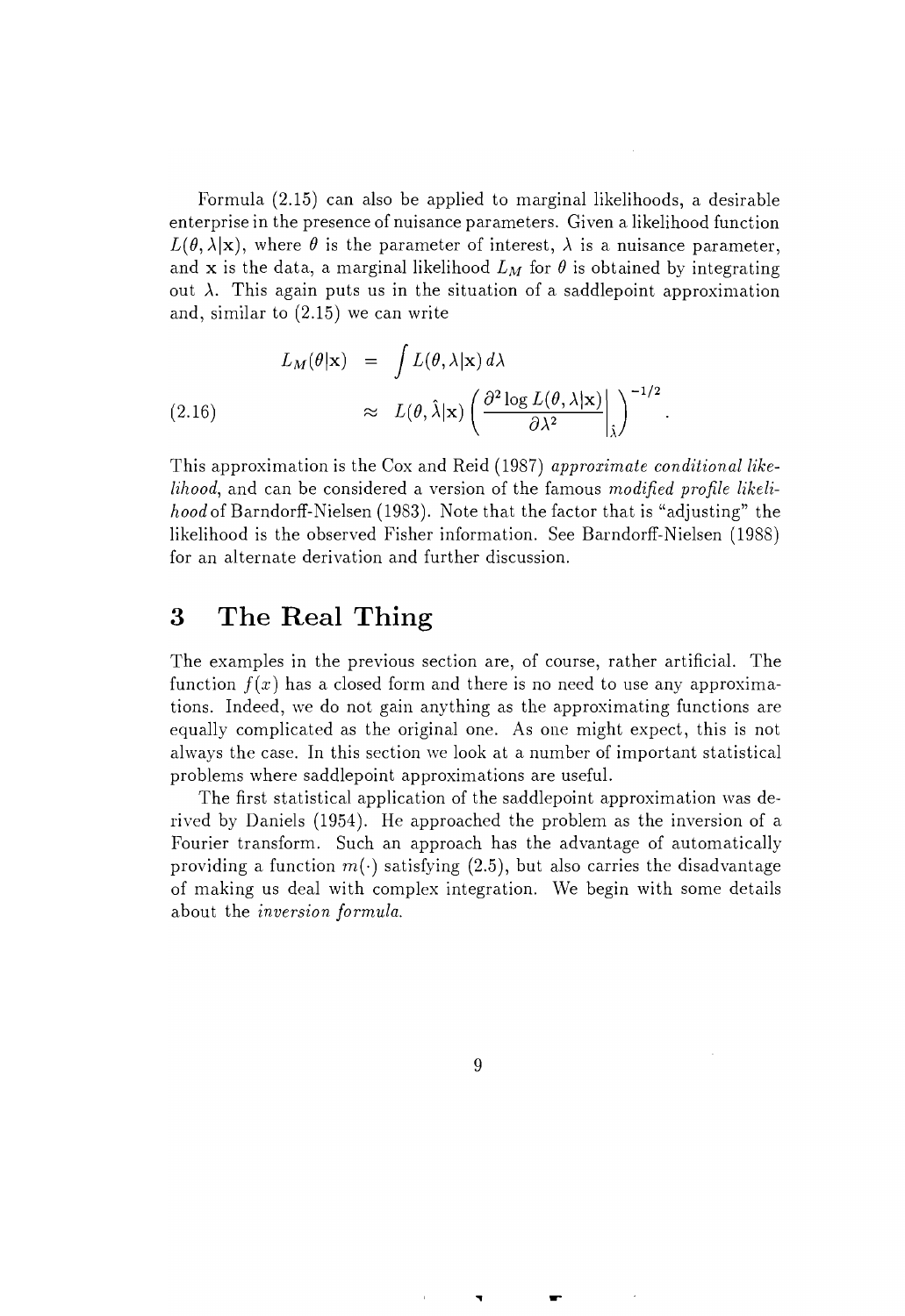### **3.1 The Inversion Formula**

We recall that for a density  $f(x)$ , the *moment generating function* is defined as

(3.1) 
$$
\phi_X(t) = \int_{-\infty}^{+\infty} \exp(tx) f(x) dx.
$$

; From  $\phi_X(t)$ , we can obtain  $f(x)$  by using the inversion formula (Feller 1971, Chapter XV; Billingsley 1995, Section 26)

(3.2) 
$$
f(x) = \frac{1}{2\pi} \int_{-\infty}^{+\infty} \phi_X(it) \exp(-itx) dt
$$

$$
= \frac{1}{2\pi} \int_{-\infty}^{+\infty} \exp \{ \kappa_X(it) - itx \} dt
$$

where  $i = \sqrt{-1}$  and we have defined  $\kappa_X(t) = \log \phi_X(t)$ . These formulae are common in statistical contexts where  $f(x)$  is a density and  $\phi_X(it)$  is the *characteristic function.* (WaIler et al. 1995 discuss exact numerical inversion of (3.2).) The function  $\kappa_X(t) = \log \phi_X(t)$  is also called the *cumulant generating function* of a random variable X. However, we do not have to think of a random variable at all, and  $(3.2)$  is applicable even if  $f(x)$  is negative or does not integrate to one. There is a complication in that we have to deal with complex rather than real numbers, but  $(3.2)$  is similar to  $(2.5)$  and this suggests that we can use the same ideas as in the previous section.

We first make a change of variable  $(t' = it)$  to obtain

(3.3) 
$$
f(x) = \frac{1}{2\pi i} \int_{\tau - i\infty}^{\tau + i\infty} \exp \{ \kappa_X(t) - tx \} dt.
$$

for  $\tau = 0$ . We will need to integrate (3.3) for some  $\tau \neq 0$ , but, it turns out that the integral (3.3) is the same for any  $\tau$  near zero where  $\phi_X(t)$  exists.

We take  $k(x, t) = \kappa_X(t) - tx$  and, as in (2.7), we find the saddlepoint, that is, the point  $\hat{t}(x)$  that satisfies

$$
\kappa_X'(t) = x.
$$

Expanding the exponent in (3.3) around  $\hat{t}(x)$  we have

(3.5) 
$$
\kappa_X(t) - tx \approx \kappa_X(\hat{t}(x)) - \hat{t}(x)x - \frac{\left(t - \hat{t}(x)\right)^2}{2} \kappa''_X(\hat{t}(x)).
$$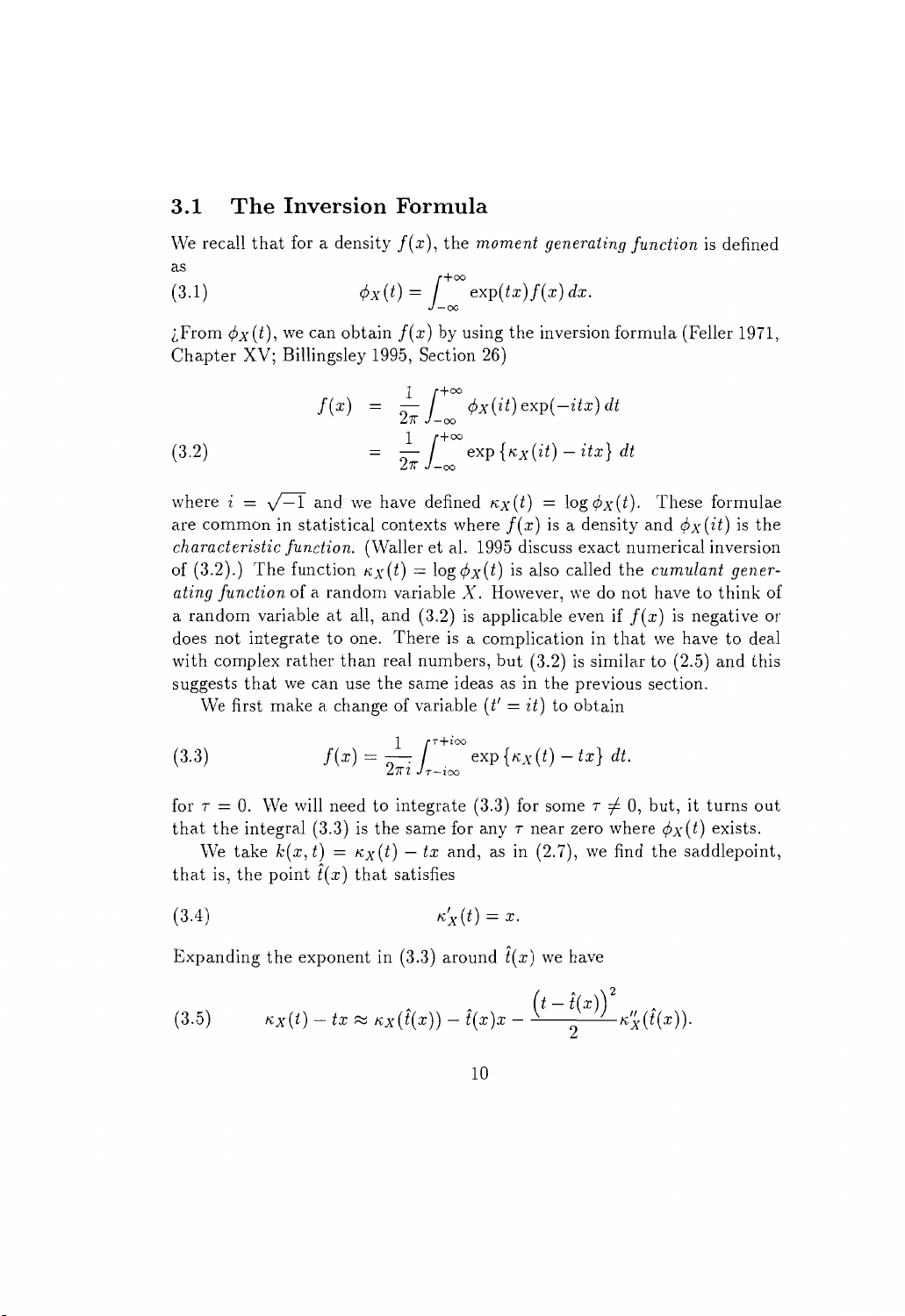We now substitute in  $(3.3)$  and integrate with respect to t along the line parallel to the imaginary axis through the point  $\hat{t}(x)$ , that is, we choose the point  $\tau$  in the limits of the integral to be  $\hat{t}(x)$ . Applying expression (2.7) yields

(3.6) 
$$
f_X(x) \approx \left(\frac{1}{2\pi \kappa_X''(\hat{t}(x))}\right)^{1/2} \exp \left\{\kappa_X(\hat{t}(x)) - \hat{t}(x)x\right\}.
$$

Note that to do the integration here we require  $\kappa''_X(\hat{t}(x)) > 0$  (compare to  $(2.3)$ , where we needed  $\hat{x}$  to be a maximum). Although this inequality is often satisfied, it is not known if it holds in general for a cumulant generating function. Indeed, it is not obvious if (3.4) has a real solution. (Daniels 1954 established that if  $\kappa_X$  is the cumulant generating function of the sample mean of iid random variables,  $\kappa''_X(\hat{t}(x))$  will be greater than 0.)

Expression (3.6) is what is commonly thought of as the saddlepoint approximation to a density. Its error of approximation is much better than the Taylor series approximation to a function. (In classical, or "first-order" asymptotics, the error terms usually decrease at the rate  $n^{1/2}$ , for a sample of size *n.* The saddlepoint is "second-order" asymptotics, and can have error terms decrease as fast as  $n^{3/2}$ , which yields a big impro vement in accuracy for small samples.) For more details see the review articles by Reid (1988, 1991), or the books by Kolassa (1994) or McCulloch (1987).

It is important to note that the assumption of the existence of the moment generating function is stronger than needed. It is only necessary that the integral exists for *t* in a neighborhood of zero, so that (3.1) can be replaced by

$$
\phi_X(t) = \int_{-\infty}^{\infty} \exp(tx) f(x) dt < \infty \text{ for } c_1 < t < c_2
$$

where  $c_1 \leq 0$  and  $c_2 \geq 0$  and  $c_2 - c_1 > 0$ . Thus one, but not both,  $c_i$  can even be zero. These are the technical conditions that are needed in order to do the complex integration. Nevertheless, the end result is that the saddlepoint approximation can be used on a wide variety of densities, even those whose moment generating function do not exist.

Example: Noncentral chi-squared. An interesting application of the saddlepoint approximation occurs in the case of the noncentral chi-squared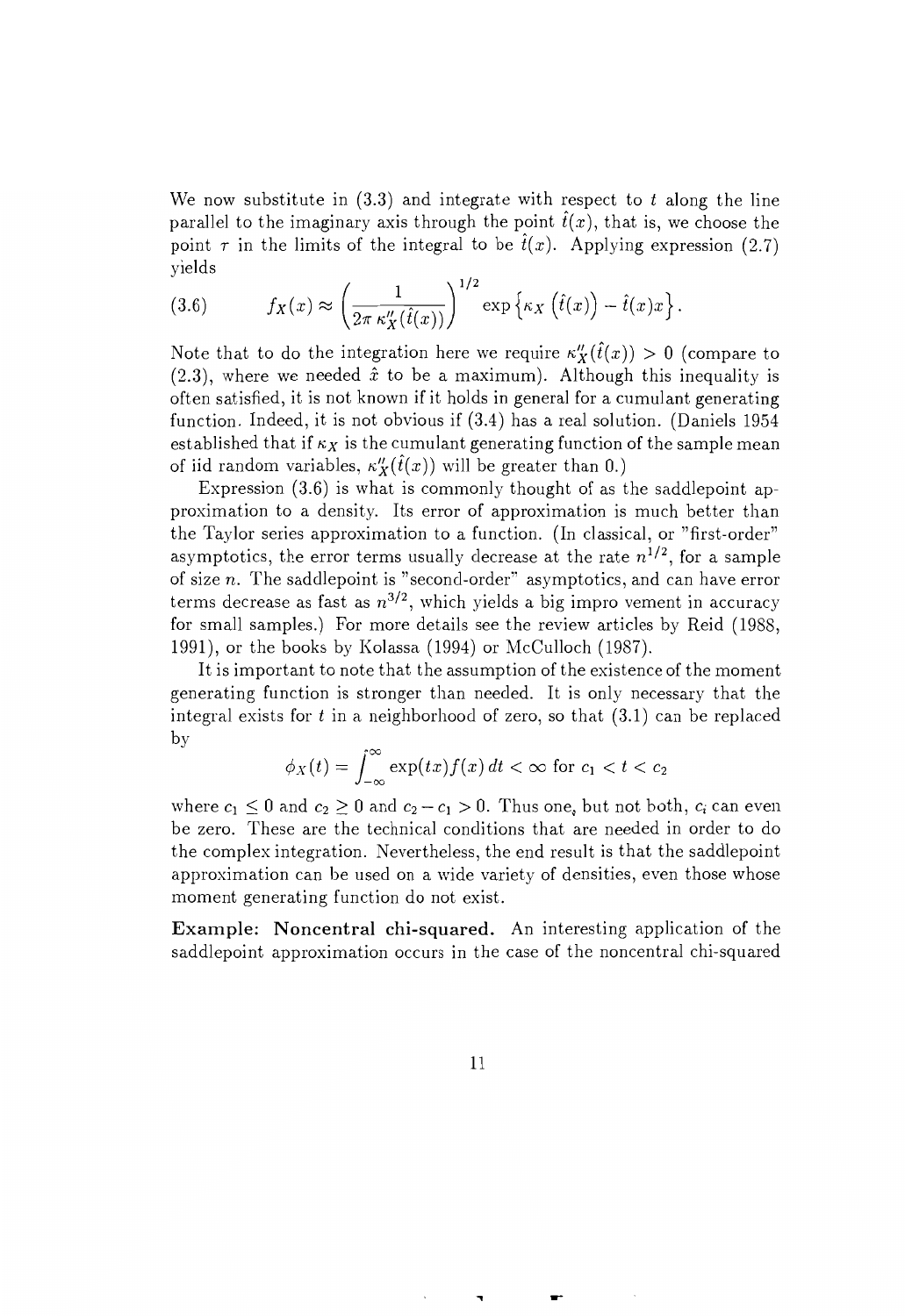density. This density has no closed form, and is usually written

(3.7) 
$$
f(x|\lambda) = \sum_{k=0}^{\infty} \frac{x^{p/2+k-1}e^{-x/2}}{\Gamma(p/2+k)2^{p/2+k}} \frac{\lambda^k e^{-\lambda}}{k!},
$$

where p is the degrees of freedom and  $\lambda$  is the noncentrality parameter. The density is an infinite mixture of central chi-squared densities, where the weight are Poisson probabilities. It turns out that calculation of the moment generating function is simple, and it can be expressed in closed form as

(3.8) 
$$
\phi_X(t) = \frac{e^{2\lambda t/(1-2t)}}{(1-2t)^{p/2}}.
$$

Solving the saddlepoint equation  $\partial \log \phi_X(t) / \partial t = x$  yields the saddlepoint

(3.9) 
$$
\hat{t}(x) = \frac{-p + 2x - \sqrt{p^2 + 8\lambda x}}{4x}
$$

and applying (3.6) yields the approximate density. For  $p = 7$  and  $\lambda = 5$  Figure 3.1 displays the saddlepoint, renormalized saddlepoint, and exact densities. Here, the saddlepoint and the renormalized saddlepoint are remarkably accurate. (See Hougaard 1988 for a generalization.)

#### **3.2 Saddlepoints for Sums**

The real power of the saddlepoint comes to light when it is applied to the distribution of sums or averages. Perhaps the simplest non-trivial example, which is also the oldest one (Daniels 1954), is the derivation of the density of a sample mean of independent and identically distributed random variable. The key here is that the moment generating function of a sum of iid random variables can be easily computed from the original moment generating function, and (3.6) can be directly applied.

Consider  $\bar{X}$  to be the sample mean of  $X_1, X_2, \ldots, X_n$ , iid random variables. Each  $X_i$  has a moment generating function  $\phi_X(t)$  and a cumulant generating function  $\kappa_X(t)$ . An elementary statistical argument shows that the moment generating function of  $\bar{X}$  is  $\phi_{\bar{X}}(t) = \phi_{X}(t/n)^{\bar{n}}$  and the cumulant generating function is  $\kappa_{\bar{X}}(t) = n\kappa_{X}(t/n)$ . A direct application of (3.6) then gIves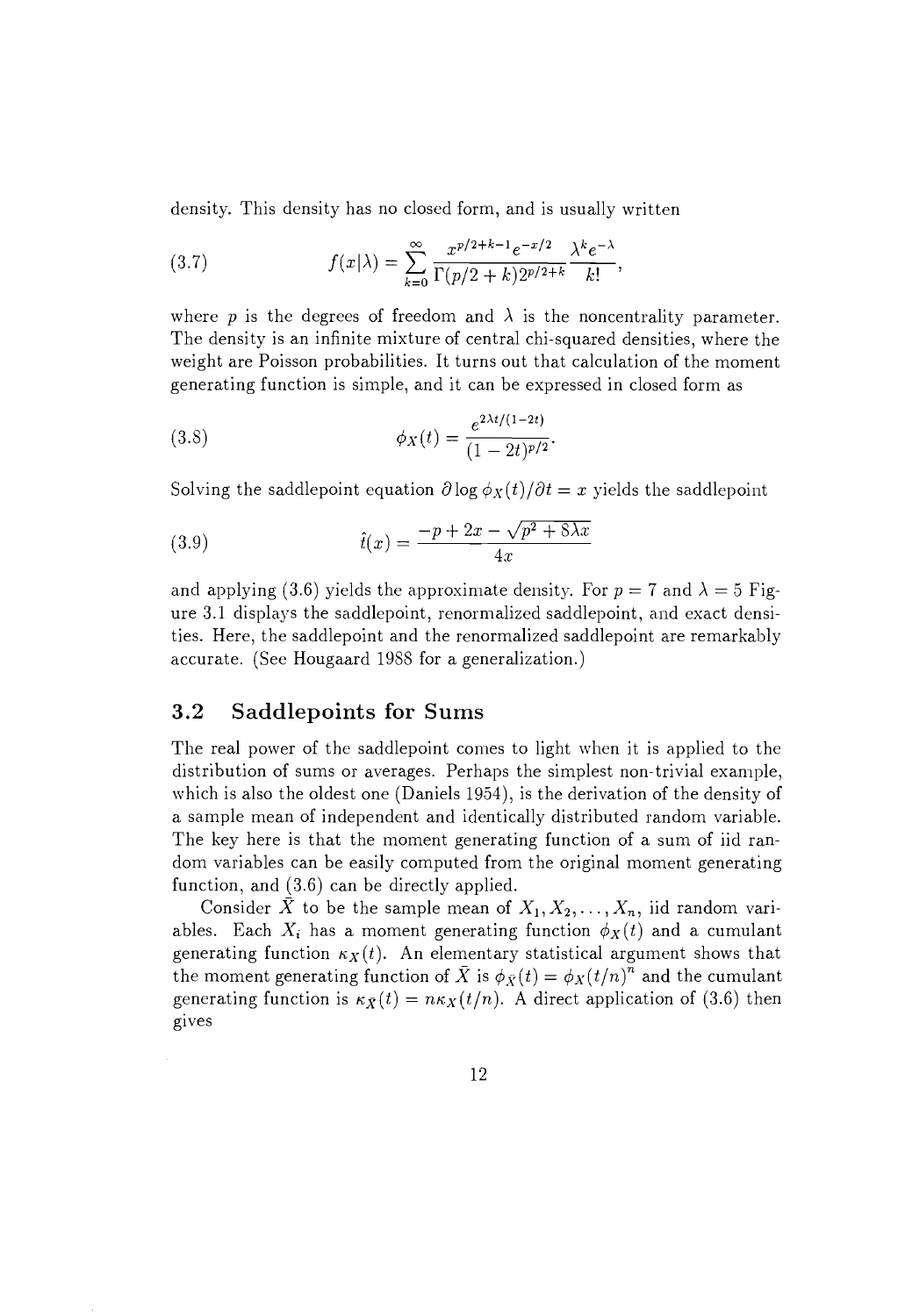

Noncentral Chi-squared Saddlepoint Approximations

Figure 3.1: Exact density of a  $\chi^2$  (solid line) together with the saddlepoint approximation (short dashes) and renormalized saddlepoint approximation (long dashes). The renormalized saddlepoint approximations is virtually the same as the exact density.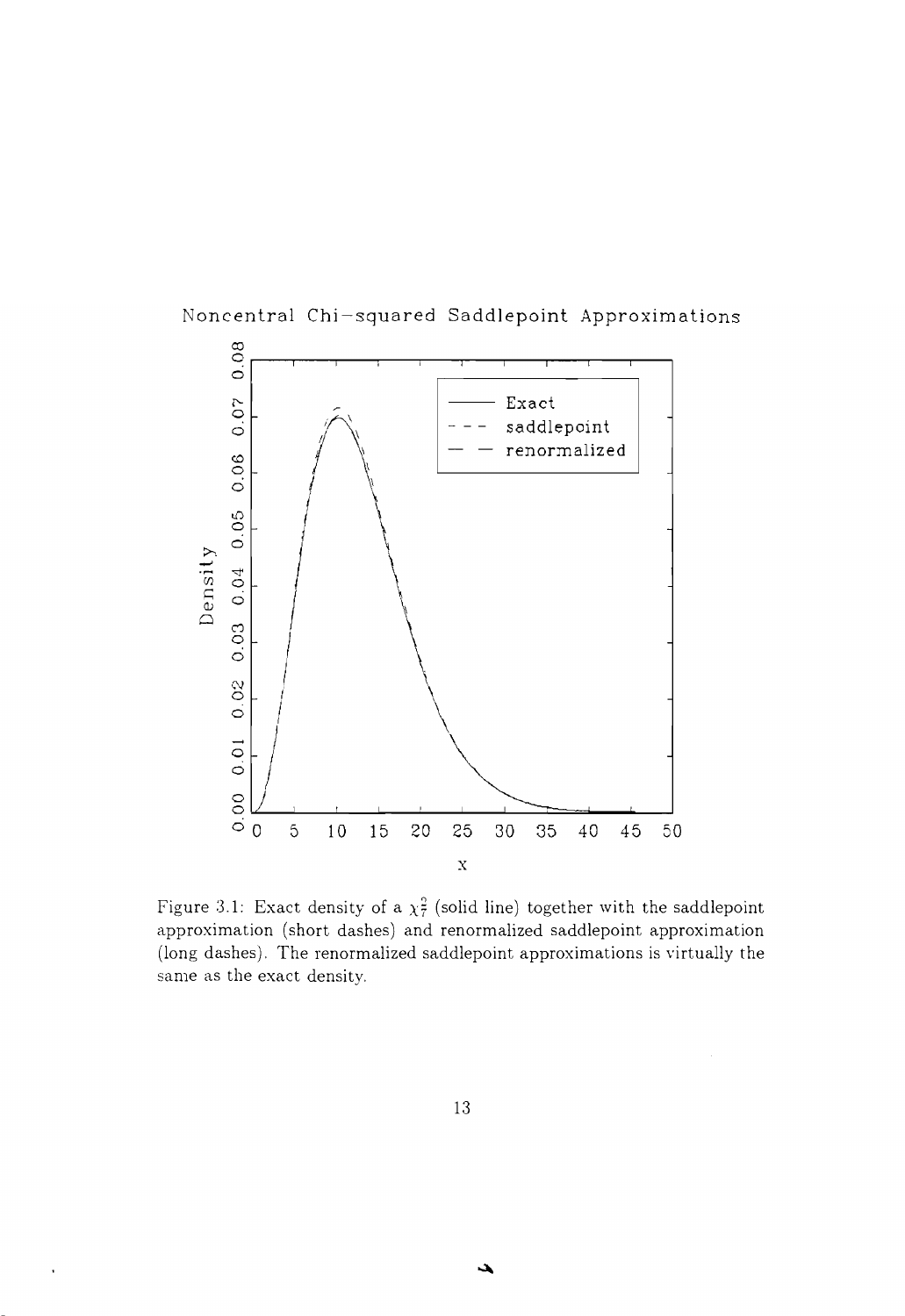$$
(3.10) \t f_{\bar{X}}(\bar{x}) \approx \left(\frac{n}{2\pi \kappa_X''(\hat{t}(\bar{x}))}\right)^{1/2} \exp \left\{n \left[\kappa_X\left(\hat{t}(\bar{x})\right) - \hat{t}(\bar{x})\bar{x}\right]\right\}.
$$

The right side of expression (3.10) is the famous saddlepoint approximation to the density of  $\bar{X}$ . Of course, there are several loose ends in the derivation which should be formalized in order to be legitimate. Daniels (1954, 1987) presents all the details. Note that the fact that we are dealing with densities and random variables enters only in the derivation of the cumulant  $\kappa_{\bar{X}}(t)$  from the cumulants of the individual random variables. We can also appeal to it to renormalize  $f_{\bar{X}}(\bar{x})$  so that it integrates to 1, which amounts to adjusting the constant  $(n/(2\pi))^{1/2}$ . This usually requires numerical integration.

The saddlepoint approximation can also be used on discrete distributions, as the next example shows.

Example: Poisson Distribution. Let  $X_1, \ldots, X_n$  be iid from the Poisson distribution with mean  $\lambda$ . The cumulant generating function of  $X_i$  is  $\kappa_X(t)$  =  $\lambda$  (exp(t) - 1) which yields  $\hat{t}(\bar{x}) = \log(\bar{x}/\lambda)$  as the saddlepoint. The formula (3.10) can be used directly, but now the mean can take only values  $\bar{x} = r/n$ for integer *r.* Substituting we obtain

$$
f_{\bar{X}}(\bar{x}) \approx \left(\frac{1}{2\pi n \,\bar{x}}\right)^{1/2} \exp\left\{n\left[\lambda\left(\frac{\bar{x}}{\lambda} - 1\right) - \left(\log \frac{\bar{x}}{\lambda}\right)\bar{x}\right]\right\}
$$

$$
= \left(\frac{1}{2\pi n}\right)^{1/2} e^{-\lambda n} \frac{\lambda^{n\bar{x}}}{\bar{x}^{n\bar{x}+1/2}}.
$$

This amounts to replacing the factorial in the exact distribution of  $\bar{x}$  by Stirling's approximation.

It is interesting to compare the approximation (3.10) with the simpler one, obtained by expanding the integrand in the inversion formula around 0 rather than around its maximum. If we keep the first two terms we obtain

$$
f_{\bar{X}}(\bar{x}) = \frac{1}{2\pi} \int_{-\infty}^{+\infty} \exp \{ n\kappa_X(it) - it\bar{x} \} dt
$$
  
\n
$$
\approx \frac{1}{2\pi} \int_{-\infty}^{+\infty} \exp \left\{ n \left[ \kappa_X(0) + (\kappa'_X(0) - \bar{x}) \frac{it}{n} - \kappa''_X(0) \frac{t^2}{2n^2} \right] \right\} dt.
$$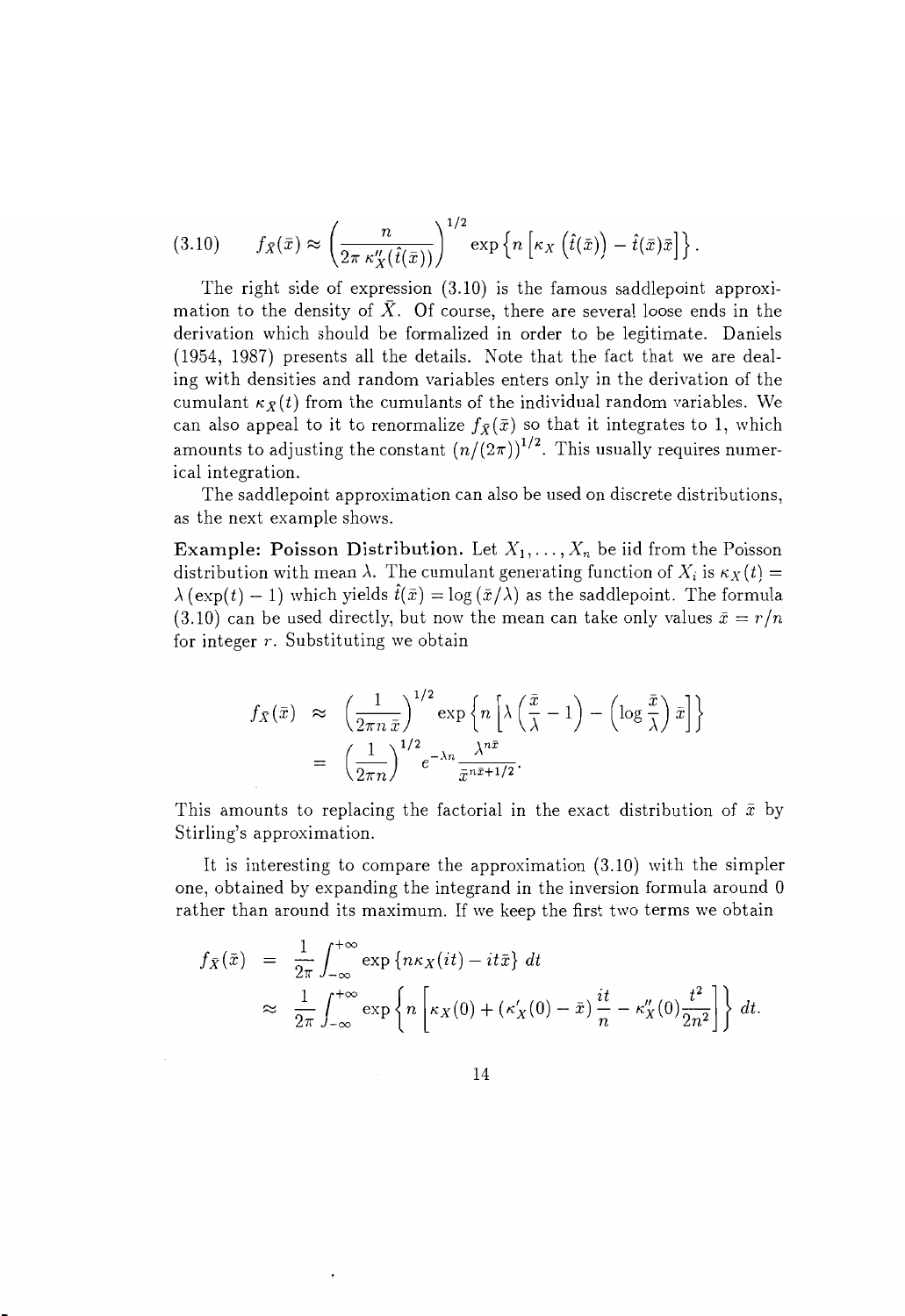This corresponds to the inversion of a quadratic cumulant function  $i\kappa'_{X}(0)t \kappa''_X(0)t^2/(2n)$ , and it can be easily seen that we have nothing more or less than the Central Limit Theorem. So the gain in the accuracy of the saddlepoint approximation over the Central Limit Theorem can be attributed to a more clever expansion of the logarithm of the integrand. This expansion is around a value which depends on  $\bar{x}$ , the value at which we would like to approximate the density, rather than around O.

### **3.3 Maximum Likelihood Estimation**

The saddlepoint approximation is extremely useful in obtaining approximations to the density of the maximum likelihood estimator, particularly in exponential families (see Daniels 1983 for generalizations). Consider  $X_1, X_2,$  $\ldots$ ,  $X_n$ , independent random variables with density

(3.11) 
$$
f(x|\theta) = \exp \{ \theta s(x) - \kappa(\theta) - d(x) \}.
$$

A version of the sufficient statistic is  $S = \sum_{i=1}^{n} s(X_i)$  which has a density

(3.12) 
$$
f(s|\theta) = \exp \{\theta s - n\kappa(\theta) - h(s)\}.
$$

*i*. From sufficiency considerations, we need to consider only  $f(s|\theta)$  but, we now proceed in a slightly different manner.

If we apply the saddlepoint approximation to the entire density (3.12), the saddlepoints will be functions of  $\theta$ . While this is not inherently bad, it brings in an additional complication especially since the part of (3.12) that involves  $\theta$  is relatively simple anyway. Thus, we will leave that part alone and apply the saddlepoint approximation only to the function  $\exp\{-h(s)\}.$ 

The first step is to find the Laplace transform and the cumulant generating function of  $\exp\{-h(s)\}\$ . Because  $f(s|\theta)$  is a density, it integrates to one, and hence by integrating and rearranging (3.12) it follows that

(3.13) 
$$
\exp\left\{n\kappa(\theta)\right\} = \int \exp(\theta s) \exp\left\{-h(s)\right\} ds.
$$

The right side is exactly (3.1) with  $\theta$  instead of t and s instead of x. Here, we have to think of  $\theta$  as a dummy variable rather than a parameter of a distribution. Hence, the cumulant of  $\exp\{-h(s)\}\$ is  $n\kappa(\theta)$ . Using the saddlepoint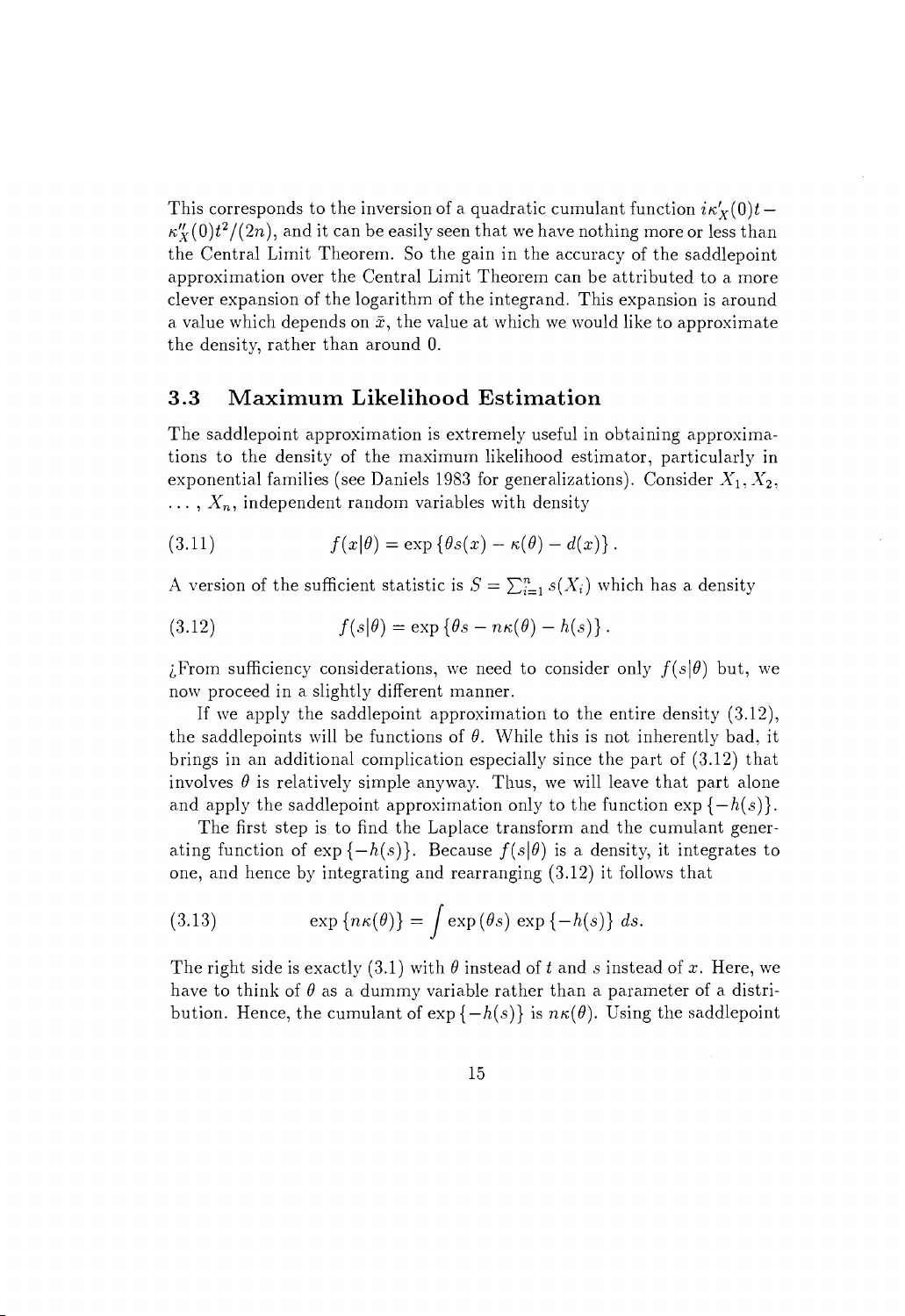approximation for  $\exp\{-h(s)\}\$  only, we obtain that the density of  $f(s|\theta)$  is approximated by

$$
f(s|\theta) \approx \exp\{\theta s - n\kappa(\theta)\}\frac{1}{\left[2\pi n \kappa''(\hat{t}(s))\right]^{1/2}} \exp\left\{n\kappa\left(\hat{t}(s)\right) - \hat{t}(s)s\right\}
$$
  
3.14) = 
$$
\frac{1}{\left[\theta - \hat{t}(s)\right]^{1/2}} \exp\left\{\left[\theta - \hat{t}(s)\right]^{1/2} - \kappa\left(\hat{t}(s)\right)\right]\}
$$

(3.14) = 
$$
\frac{1}{\left[2\pi n \kappa''\left(\hat{t}(s)\right)\right]^{1/2}} \exp \left\{\left[\theta - \hat{t}(s)\right]s - n\left[\kappa(\theta) - \kappa\left(\hat{t}(s)\right)\right]\right\}
$$

where  $\hat{t}(s)$  solves the equation

$$
(3.15) \t\t n\kappa'(t) = s.
$$

Note the very nice feature of the derivation-we never need to compute  $h(s)$ . Thus, the approximate density of the sum is obtained almost automatically from  $\kappa(\theta)$ , the cumulant generating function of an individual observation.

Now, it seems almost an accident that if we take the derivative of the loglikelihood corresponding to the density of the sufficient statistic *s* and set it equal to zero, we obtain (3.15), and, hence,  $\hat{t}(s)$  is the maximum likelihood estimate. Equation (3.15) suggests that we can obtain the density of the maximum likelihood estimate by a transformation of  $f(s|\theta)$ . Since  $\hat{t}$  and s are related by  $s = n\kappa'(\hat{t})$ , the Jacobian of the transformation is  $n\kappa''(\hat{t})$ . Writing *s* as  $s(\hat{t})$ , a function of  $\hat{t}$ , we obtain

(3.16) 
$$
f(\hat{t}|\theta) \approx \left[\frac{n\kappa''(\hat{t})}{2\pi}\right]^{1/2} \exp\left\{(\theta - \hat{t})s(\hat{t}) - n\left(\kappa(\theta) - \kappa(\hat{t})\right)\right\}
$$

This is often referred to as the Barndorff-Nielsen  $p^*$  - formula (Barndorff-Nielsen 1983) which can be written in a more concise notation. As written in (3.16), it is clear how the random variable  $\hat{t}$  and the parameter  $\theta$  enter the formula. Though the approximation is quite accurate, it typically requires numerical methods to compute  $s(\hat{t})$ ,  $\kappa''(\hat{t})$  and the exact normalizing constant. The approach of Barndorff-Neilsen is somewhat different from the saddlepoint approach, and attains similarly accuracy through conditioning on ancillary statistics. See Barndorff-Nielsen and Cox (1994) for a full development.

As it turns out, the renormalized (3.16) is exact for every simple case that we examined, which was essentially the entire exponential family. To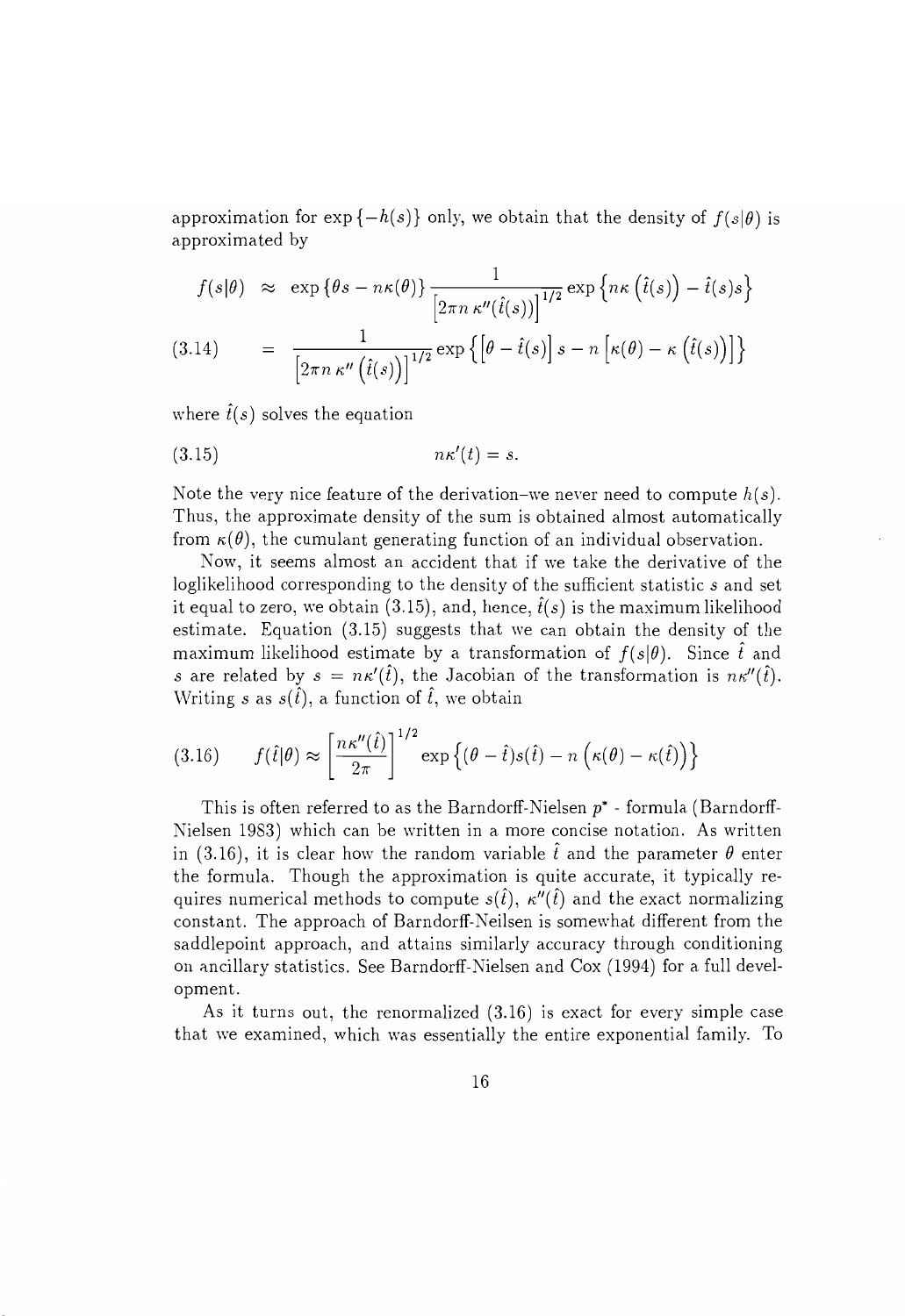take full advantage of (3.16) requires more complicated settings than we will look at here, so we content ourselves with a simple, exact example.

**Example: Pareto Distribution** Let  $X_1, \ldots, X_n$  be iid from the Pareto distribution with known lower limit  $\alpha$ . The density is

(3.17) 
$$
f(x|\beta) = \frac{\beta \alpha^{\beta}}{x^{\beta+1}}, \qquad x > \alpha,
$$

a member of the exponential family. From (3.12) we see that  $s = -\sum \log x_i$ ,  $\kappa(\beta) = -\log(\beta \alpha^{\beta})$ , and the saddlepoint is given by  $\hat{t} = \frac{-n}{s+n\log(\alpha)}$ . The saddlepoint approximation is straightforward to compute and, from  $(3.16)$ , the density of  $\hat{\beta}$ , the maximum likelihood estimator of  $\beta$ , is approximated by

(3.18) 
$$
f(\hat{\beta}|\beta) \approx \left[\frac{n}{2\pi}\right]^{1/2} \left(\frac{\beta}{\hat{\beta}}\right)^n e^{(1-\beta/\hat{\beta})} \frac{1}{\hat{\beta}}.
$$

Figure 3.3 shows this approximation and its renormalized version, which is exact.

## **4 Discussion**

A more detail introduction to saddlepoints, including alternate derivations (such as exponential tilting, which avoids complex analysis) can be found in Reid (1988, 1991). **In** addition, Reid (1988) contains an annotated bibliography.

More recent applications include finite population models (Wang 1993a), bootstrapping and related confidence methods (Wang 1993b, Booth et al 1992, DiCiccio et al. 1992), approximations to distributions functions (Wood et al. 1993), ANOVA and MANOVA (Butler et al. 1992ab, 1993), prior distributions (Eichenhaur-Herrmann and Ickstadt 1993), generalized linear models (Strawderman et al. 1995), exponential linear models (Fraser et al. 1991), multiparameter exponential families (Pierce and Peters 1992) and studentized means (Daniels and Young 1991).

The number of applications of the saddlepoint approximation is quite impressive, as warrants this extremely powerful approximation. The point of this paper is to illustrate that there is a simple basic idea behind this useful technique. Namely, write the quantity one wishes to approximate as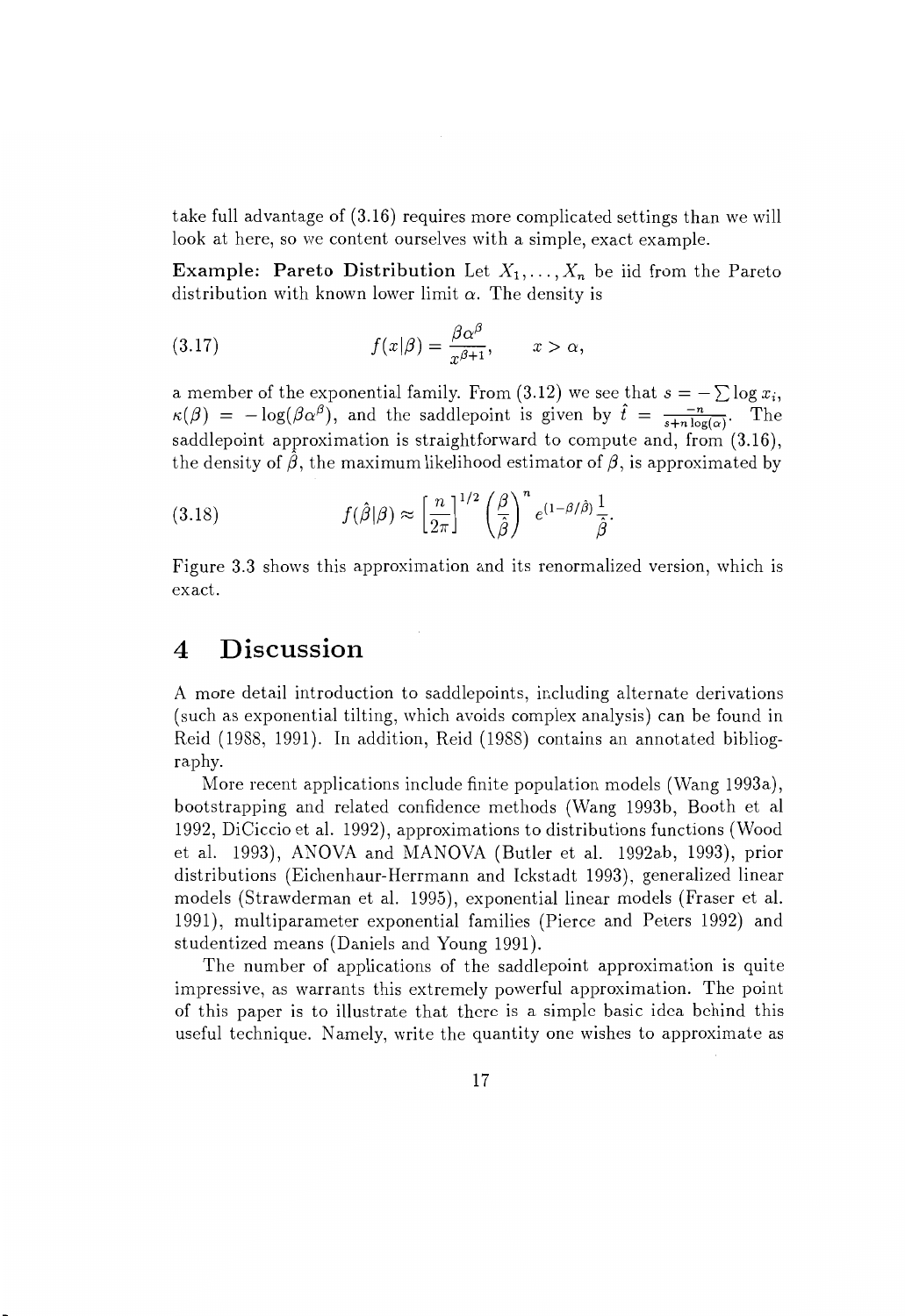

Figure 3.2: Exact density of the MLE from a Pareto distribution based on  $n = 10$  observations (solid line) together with the saddlepoint approximation (short dashes) and renormalized saddlepoint approximation (long dashes). The renormalized saddlepoint approximation is exact.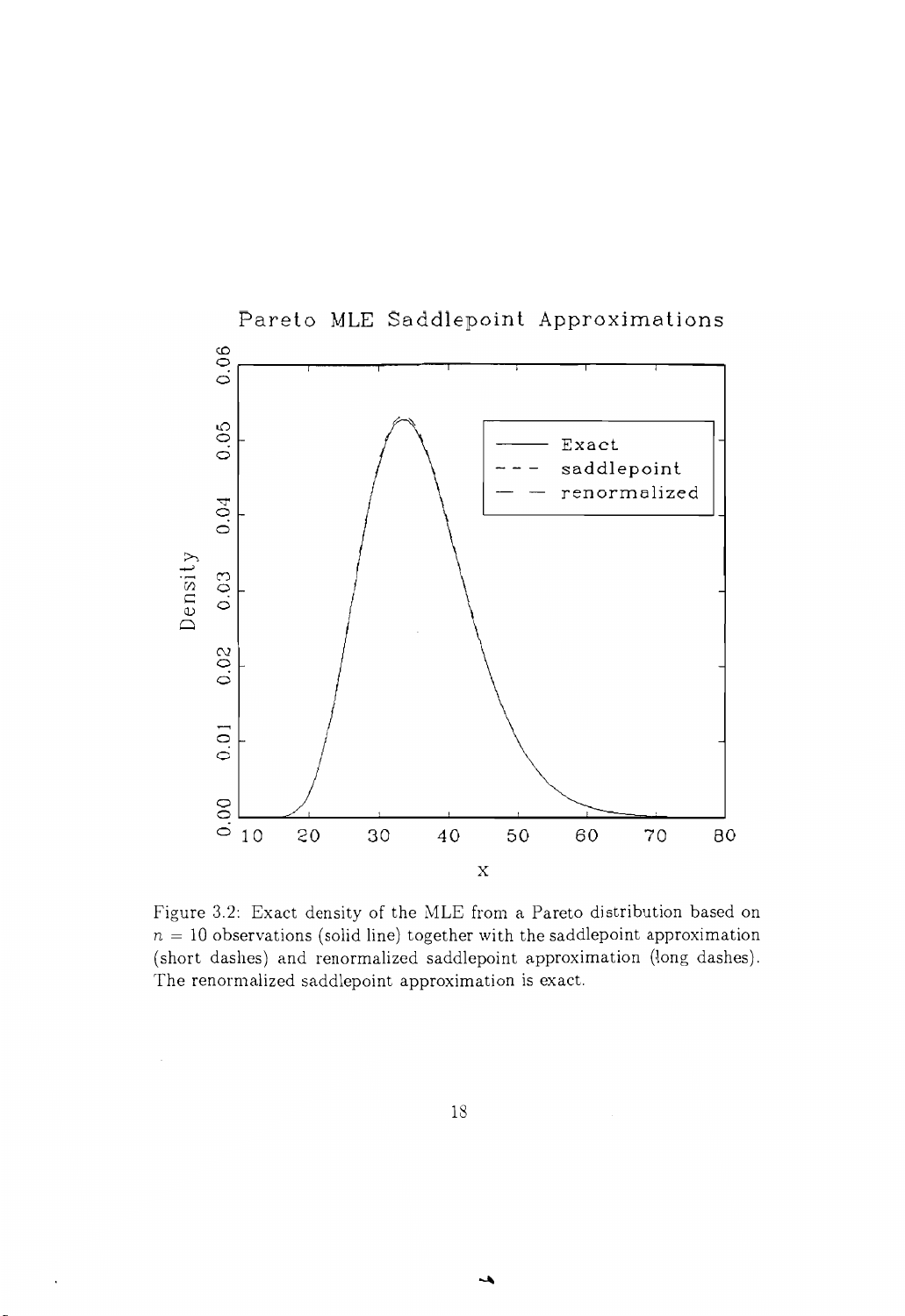an integral, expand the integrand with respect to the dummy variable of the integral, keep the first few terms and integrate. The integral can be over the complex plane, corresponding to the inversion formula of a Fourier transform but this is a secondary point.

# **References**

- [1] Barndorff-Nielsen, O. (1983). On a formula for the distribution of the maximum likelihood estimator. *Biometrika* 70, 343-365.
- [2] Barndorff-Nielsen, O. (1988). Discussion of the paper by Reid. *Statist. Sci.* 3, 228-229.
- [3] Barndorff-Nielsen, O. and Cox, D. R. (1994). *Inferences and Asympto tics.* London: Chapman and Hall.
- [4] Billingsley, P. (1995). *Probability and Measure} Third Edition.* New York: Wiley.
- [5] Booth, J. G., Hall, P. and Wood, A. (1992). Bootstrap estimation of conditional distributions. *Ann. Statist.* 20, 1594-1610.
- [6] Butler, R. W., Huzurbazar, S. and Booth, J. G. (1992a). Saddlepoint approximations for the generalized variance and Wilks' statistic. *Biometrika* 79, 157-169.
- [7] Butler, R. W., Huzurbazar, S. and Booth, J. G. (1992b). Saddlepoint approximations for the Bartlett-Nonda-Pillai trace statistic in multivariate analysis. *Biometrika* 79, 705-515.
- [8] Butler, R. W., Huzurbazar, S. and Booth, J. G. (1993). Saddlepoint approximations for tests of block independence, sphericity and equal variances and covariances. J. *Roy. Statist. Soc. Ser. B* 55, 171-183.
- [9] Cox, D. R. and Reid, N. (1987). Parameter orthogonality and approximate conditional inference (with discussion). *J. Roy. Statist. Soc. Ser.*  B 49, 1-39.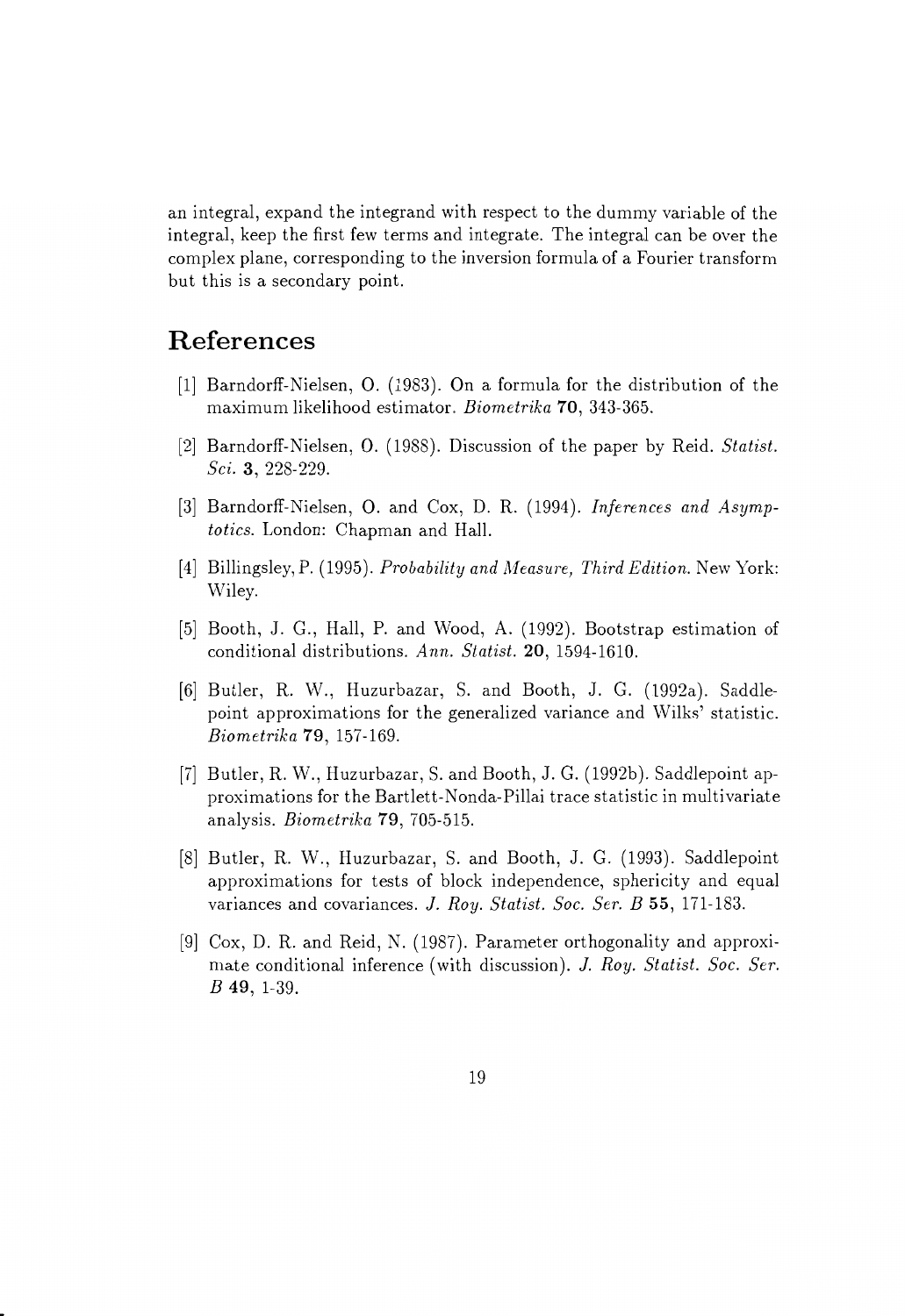- [10] Daniels, H. E. (1954). Saddlepoint approximations in statistics. *Ann. Math. Statist.* 25, 631-650.
- [11] Daniels, H. E. (1980). Exact saddlepoint approximations. *Biometrika*  67, 59-63.
- [12] Daniels, H. E. (1983). Saddlepoint approximations for estimating equations. *Biometrika* 70, 89-96.
- [13] Daniels, H. E. (1987). Tail Probability Approximations. *Int. Statist. Rev.*  55, 37-48.
- [14] Daniels, H. E. and Young, G. A. (1991). Saddlepoint approximations for the studentized mean. *Biometrika* 78, 169-179.
- [15] DiCiccio, T. J., Martin, M. A. and Young, G. A. (1992) Fast and accurate double bootstrap confidence intervals. *Biometrika* 79, 285-295.
- [16] Eichenhaur-Herrmann, J. and Ickstadt, K. (1993). A saddlepoint characterization for classes of priors with shape-restricted densities. *Statist. Dec.* 11, 175-179.
- [17] Feller, W. (1971). An Introduction to Probability Theory and its Appli*cations, Volume II. New York: Wiley.*
- [18] Fraser, D. A. S., Reid, N. and Wong, A. (1991). Exponential linear models: A two-pass procedure for saddlepoint approximation. J. *Roy. Statist. Soc. Ser. B* 53, 483-492.
- [19] Hougaard, P. (1988). Discussion of the paper by Reid. *Statist. Sci. 3,*  230-231.
- [20] Kolassa, J. E. (1994). *Series Approximation Alethods in Statistics.* New York: Springer-Verlag.
- [21] McCulloch, P. (1987). *Tensor Methods in Statistics.* London: Chapman and Hall.
- [22] Pierce, D. A. and Peters, D. (1992) Practical use of higher order asymptoties for multiparameter exponential families (with discussion). *J. Roy. Statist. Soc. Ser. B* 54, 701-737.